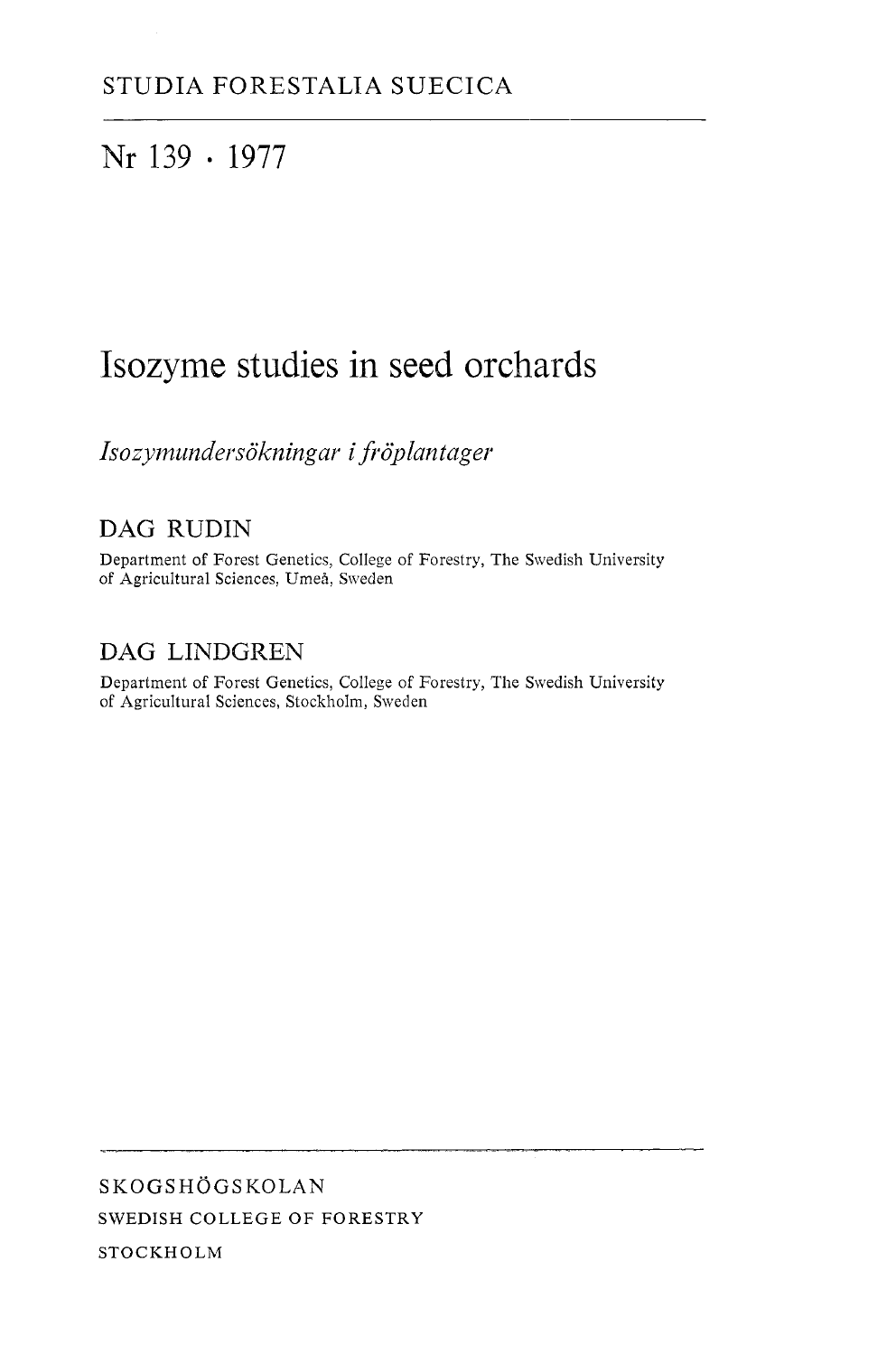# **Abstract**

*Some applications of the isozyme technique for studies in seed orchards are discussed. The basis for these studies is the opportunity to use clones in the seed orchard which are isozymetically distinct from the others. If a clone in one locus carries one or two alleles unique or rare to the orchard, it may then be possible to trace the contribution of this particular clone to the seed fornm*tion. The use of this method in studies on the net effect of open pollination *in a seed orchard is pointed out.* 

In the absence of such unique alleles for the estimation of the pollination situation, another method is suggested. This method can be made use of by *collecting open-pollinated seeds from a clone and counting plants from these which, by means of the isozyme pattern, show a documented cross-pollination. In this way it is possible to obtain information on the occurrence of seljing.* 

*Checking of the isolation technique for controlled crosses is also possible*  with the isozyme technique.

*The theoretical opportunities for future studies of correlations between economically important traits and allozymes (allelic isozymes) are discussed briefly.* 

*The theoretical possibilities are partly illustrated by results obtained from Swedish Scots pine seed orchards. No indication of deviation from random mating were found. The frequency of plants originating from seljing following open pollination was indicated to be in the range of* 2-5 *per cent. Such plants seemed to be more common in the lower than in the upper part of the crowns* of the ramets. The relevance of checking controlled crosses is demonstrated *by means of an applied exanzple.* 

Ms. received 25th May, 1977

LiberFörlag/Allmänna Förlaget ISBN 91-38-03497-2, ISNN 0039-3150

Berlingska Boktryckeriet, Lund 1977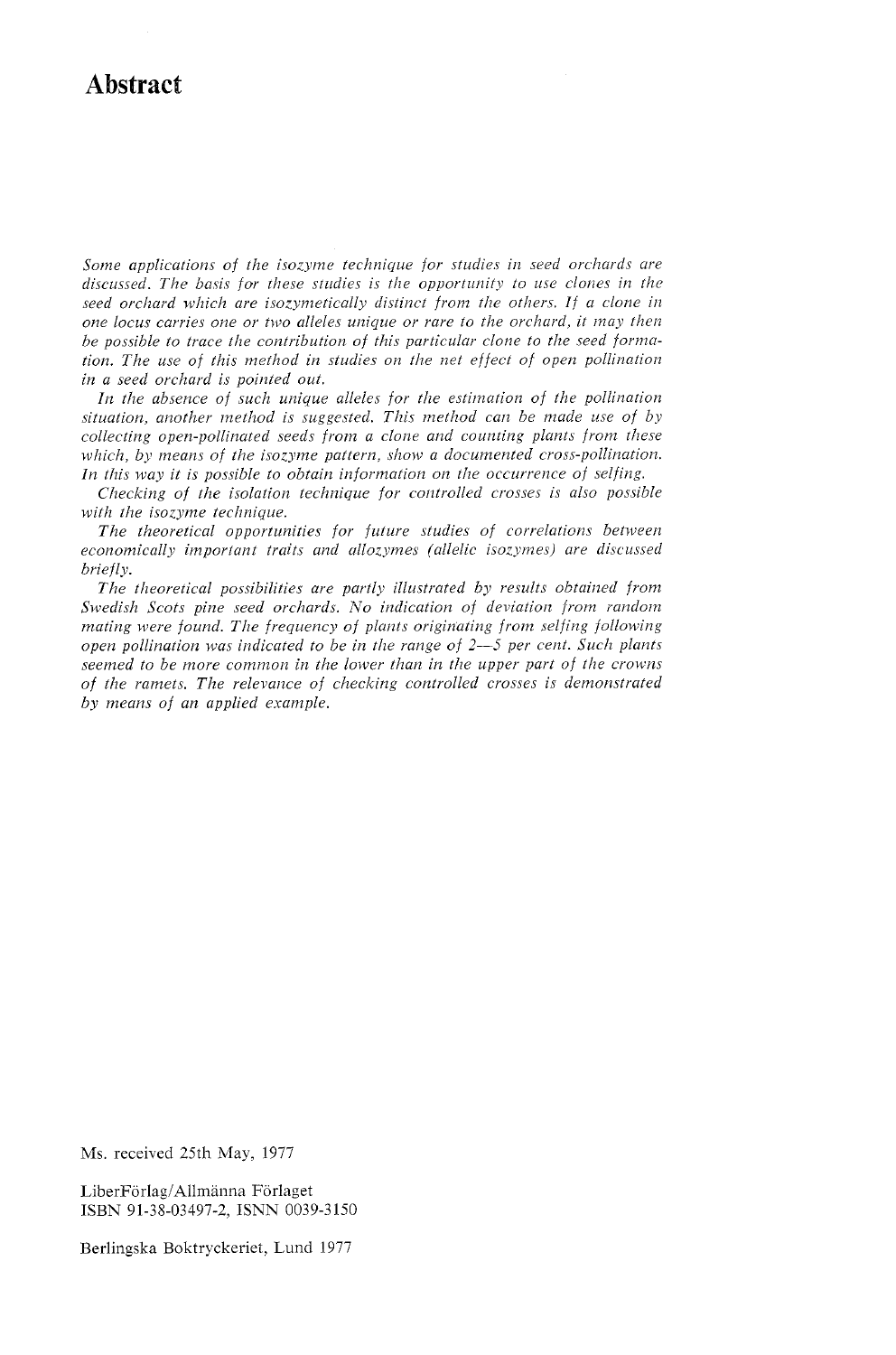# **Contents**

| 1 Introduction<br>5                                                                                                  |
|----------------------------------------------------------------------------------------------------------------------|
| 2 General methodological comments                                                                                    |
| 8<br>3 Theoretical aspects<br>3.1 Studies of the relative contribution to<br>the pollination by different clones and |
| random mating<br>8<br>3.2 Studies of the proportion of plants<br>originating from selfing following open             |
| pollination<br>8<br>3.3 Studies of the contamination with pol-                                                       |
| len from surrounding stands $\ldots$ .<br>10<br>3.4 Formation of provenance hybrids in a                             |
| seed orchard<br>10<br>3.5 Checking of the crossing technique for                                                     |
| controlled crosses<br>11<br>3.6 Studies of correlation between eco-                                                  |

|                       | nomically important traits and the             |  |  |    |  |
|-----------------------|------------------------------------------------|--|--|----|--|
|                       | izonyme genotype $\ldots$ $\ldots$ $\ldots$ 11 |  |  |    |  |
|                       | 4 Some applied studies in Swedish Scots        |  |  |    |  |
|                       | pine seed orchards                             |  |  | 13 |  |
|                       | 4.1 Material and methods                       |  |  | 13 |  |
|                       | 4.2 Studies concerning the effective father    |  |  |    |  |
|                       | population                                     |  |  | 14 |  |
|                       | 4.3 Studies of the proportion of open pol-     |  |  |    |  |
|                       | linated plants originating from spon-          |  |  |    |  |
|                       | $taneous$ selfing $\ldots$ $\ldots$ $\ldots$   |  |  | 16 |  |
|                       | 4.4 Checking of the crossing technique for     |  |  |    |  |
|                       | controlled selfing                             |  |  | 17 |  |
|                       | 5 Sammanfattning                               |  |  | 20 |  |
| 6 Acknowledgements 21 |                                                |  |  |    |  |
|                       | References 22                                  |  |  |    |  |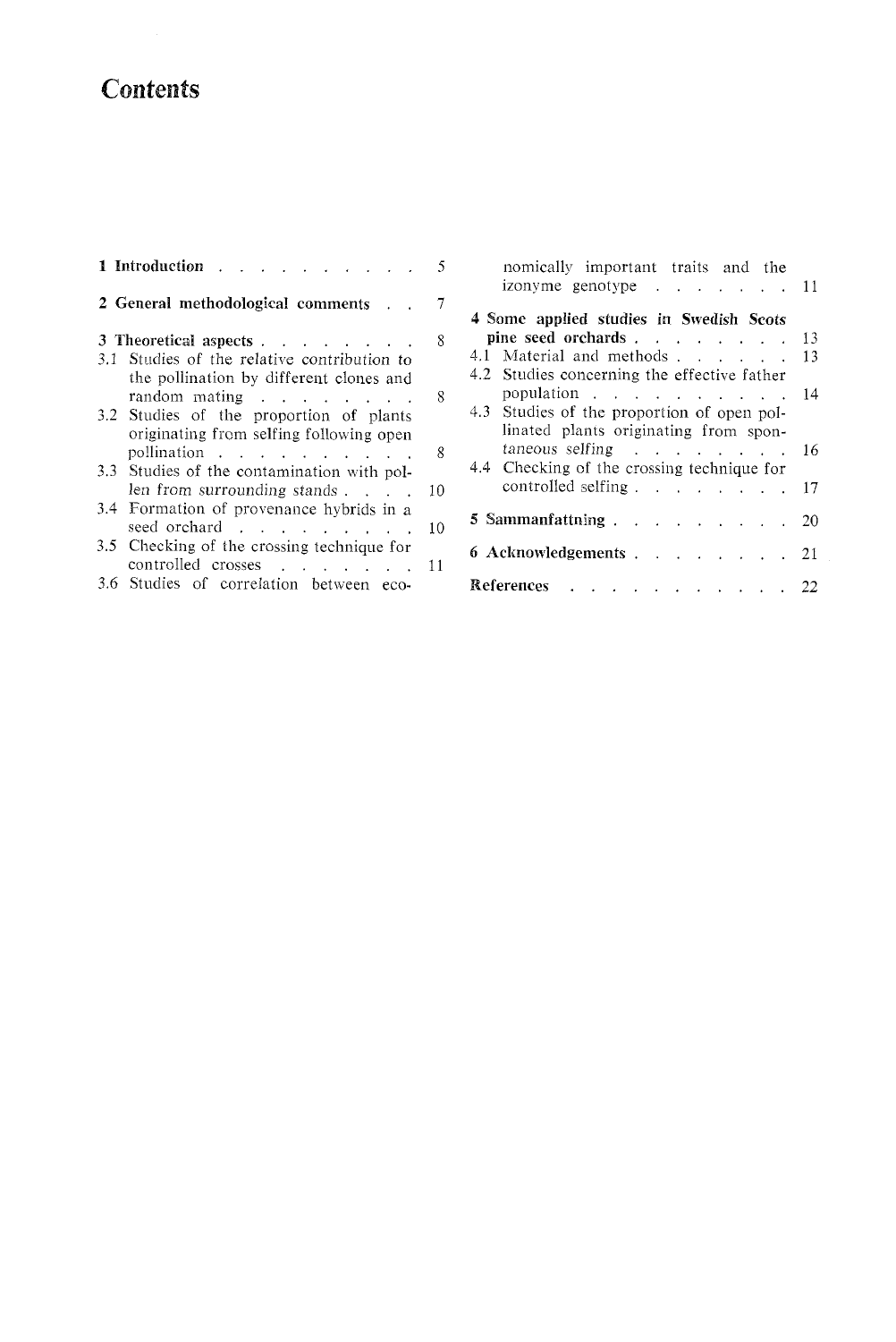# **1 Introduction**

The use of the isozyme technique for forest genetical purposes was first employed to any marked extent by some research groups in 1968-1969.

The advantage of this technique is due to the fact that the enzymes are the executive tools of the genes. Thus, this technique offers an opportunity to acquire information from the genome very close to the source of information. According to this the allele expression is mostly codominant at this level.

Isozymes are proteins consisting of amino acids. The determination of amino acids is controlled by the genetic code. Proteins which are very similar to each other (e.g.

| Species             | Enzymes studied/<br>number of loci | Tissue       | Reference               |      |
|---------------------|------------------------------------|--------------|-------------------------|------|
| Picea abies         | EST/1                              | dipl<br>hapl | <b>Bartels</b>          | 1971 |
| Picea abies         | EST/2<br>LAP/2                     | hapl         | Bergmann                | 1973 |
| Picea abies         | EST/2<br>LAP/2<br>PHOS/2           | hapl         | Bergmann                | 1974 |
| Picea<br>sitchensis | LAP/2<br>MDH/1<br>PGI/1<br>PGM/2   | hapl         | Simonsen and Wellendorf | 1975 |
| Picea glauca        | PEROX/1                            | dipl         | Feret                   | 1971 |
| Pinus               | ADH/1                              | dipl         | Conkle                  | 1971 |
| attenuata           | LAP/2                              |              |                         |      |
| Pinus nigra         | LAP/2                              | hapl         | Nicolic and Bergman     | 1974 |
| Pinus<br>sylvestris | EST/3                              | dipl         | Rudin and Rasmuson      | 1973 |
| Pinus<br>sylvestris | GOT/2                              | dipl<br>hapl | Rudin                   | 1975 |
| Pinus<br>sylvestris | LAP/2                              | dipl<br>hapl | Rudin                   | 1977 |
| Pinus taeda         | LAP/1<br>ADH/1<br>PEROX/1          | dipl<br>hapl | Long                    | 1972 |
| Ulmus pumila        | PEROX/1                            | dipl         | Feret and Stairs        | 1971 |

Table 1. Studies of inheritance of isozymes in forest trees

*Abbreviations:* 

| ADH  | $=$ Alcohol DeHydrogenases   | <b>LAP</b>   | $=$ Leucine Amino Peptidades  |
|------|------------------------------|--------------|-------------------------------|
| dipl | $=$ diploid tissue           | MDH.         | $=$ Malate DeHydrogenases     |
| EST  | $=$ EST erases               | <b>PEROX</b> | $=$ PEROXidases               |
| GOT  | $=$ Glutamate-Oxalate        | PGI          | $=$ PhosphoGlucose Isomerases |
|      | Transaminases                | <b>PGM</b>   | $= PhosphoGluocoMutases$      |
| hapl | $=$ haploid macrogametophyte | <b>PHOS</b>  | $=$ acid PHOSphatases         |
|      | (endosperm) from seeds       |              |                               |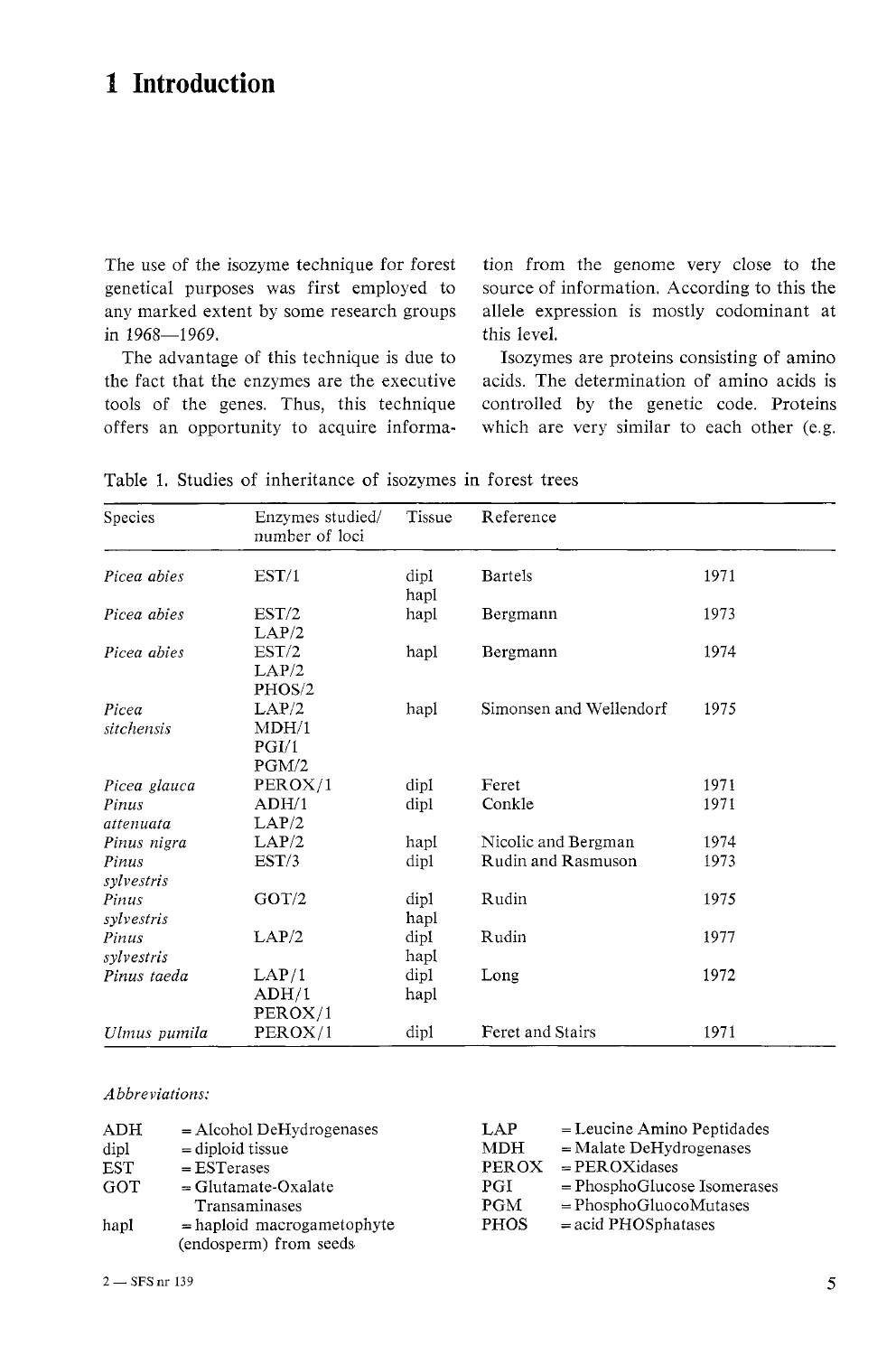differing in a single amino acid) may be separated by gel electrophoresis. In this way, the presence of different genes (alleles) can be studied.

Several investigations on the inheritance of isozyme alleles are presented. At least 15 loci are now available for study (Table 1) and the number is increasing rapidly.

With these investigations as a basis, the opportunities afforded by using the isozyme technique in forest research may be summarized in the following way:

- 1.1 It is now possible to characterize individual trees, stands and provenances (Bergmann 1975, Lundkvist and Rudin 1976).
- 1.2 Several basic forest genetical problems are available for study.
	- 1.2.1 Linkage studies (Bergmann 1974, Simonsen and Wellendorf 1975).
	- 1.2.2 Evolutionary studies (Clarkson et al. 1974).
- 1.2.3 Introgression (Hare and Switzer 1969).
- 1.2.4 Studies of gene flow (Sakai and Park 1971, Park 1972).
- 1.2.5 Effects of natural selection (Kavacs and Rone 1975).

A collection of papers concerning seed orchard management was recently compiled by Faulkner (1975). The use of isozyme gene markers for the estimation of the degree of selfing is discussed briefly by Hadders and Koski in Chapter 11. Although the isozyme technique as a tool for forest genetics is less than 10 years old, some additional applications in seed orchard studies are already emerging. This paper is mainly concerned with the possibilities of studying different components of the *net* effect of natural pollination in orchards measured by means of viable plants which are derived from open pollinated seeds, and with the checking of controlled crosses.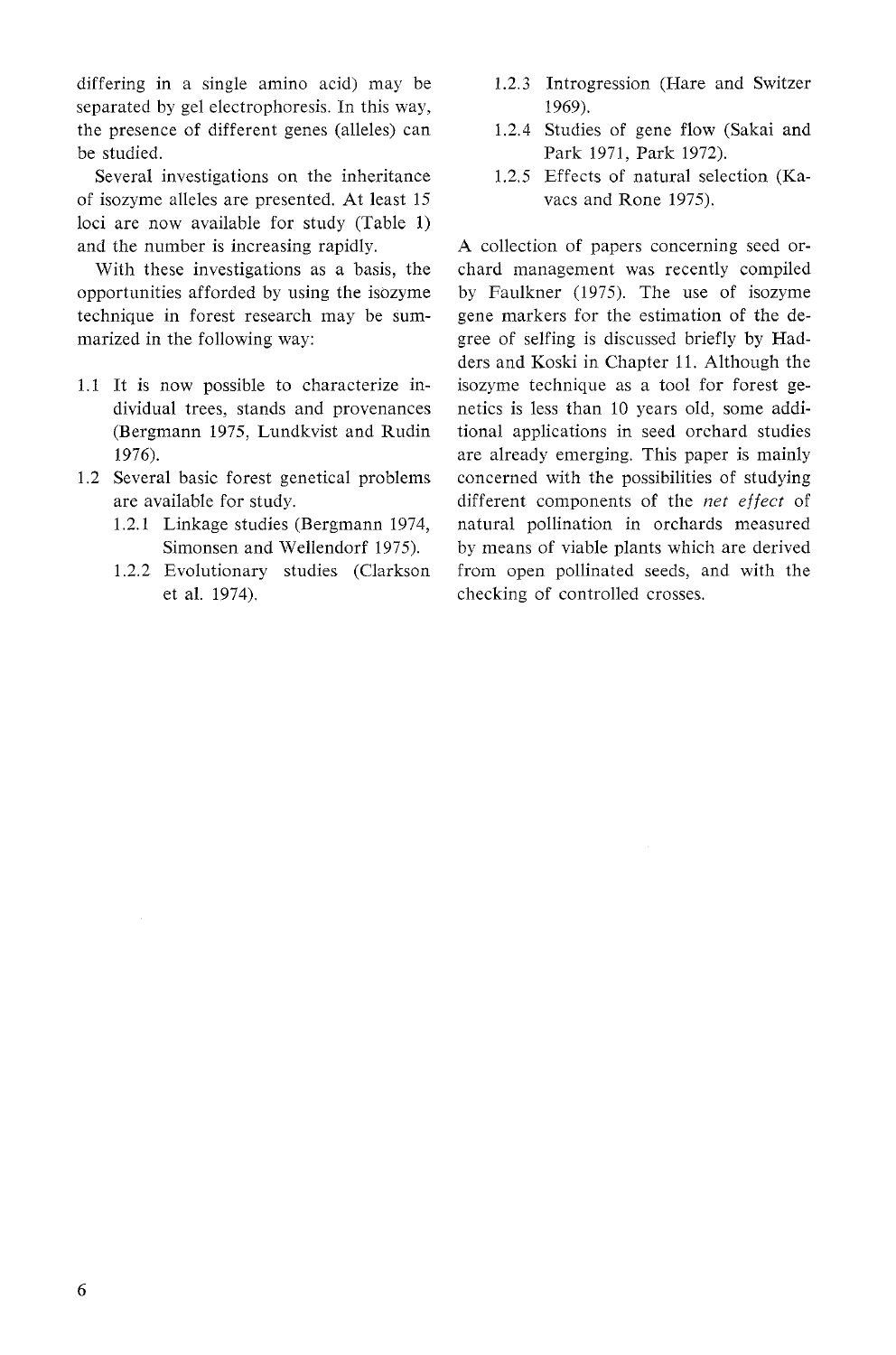# **2 General methodological comments**

There are three main ways of handling isozymes for forest genetical purposes.

The first way is to use isozyme variation in diploid tissue as it is. The primary criterion for use is repeatability of the isozyme pattern. Statistical methods are used to test the significance of different isozyme patterns.

The second way involves analysis of isozymes in diploid tissue where genetic relevance can be checked by controlled crosses. The advantages of this method are obvious. It is possible to perform many experimental studies on young plants from different crosses and other seed sources. For example, studies on the father population in natural stands and seed orchards, and on response to different kinds of selection have been carried out. The drawbacks largely concern recessive and "null" alleles which do not produce any detectable isozymes. These may lead to incorrect gene- and genotype frequencies in the diploid tissue.

The third way is to use haploid tissue, for example, the macrogametophytes of coniferous seeds. Genetical relevance can be checked by 1:1 segregation in seed lots from heterozygous trees. This method has some important advantages. Seeds are simple to transport and store, the isozyme patterns are often very distinct, recessive alleles are clearly manifested, and heterozygotes with one allele producing no detectable isozymes ("null" alleles) can be distinguished from real homozygotes. Furthermore, the interpretation of banding patterns is simpler.

The obstacles may be: lack of seeds (especially for *Picea* in the northern part of Scandinavia) and difficulties in obtaining a representative seed sample if no single tree collections are available. If female gametophyte segregation deviates markedly from 1:1 in a locus, estimations of gene frequencies for the stand itself will be incorrect if no single tree collection is made.

To become an efficient tool for breeding purposes, the available isozyme loci should be satisfactorily polymorfic and together represent a major part of the linkage groups of the genome. Therefore, linkage studies on available loci are important.

The most useful allelic constitution of an isozyme locus probably comprises at least two alleles with frequencies just below 0.50, together with some rare alleles.

It is also of great advantage to have a sufficient number of loci available to facilitate allozyme profilation of several clones.

In addition, some experiences of the development of the isozyme technique and sampling are reported by Rudin (1976). These studies concerned:

- biochemical methods of electrophoresis and isozyme staining
- the season for collection of needles in relation to stability of isozyme patterns
- where in a tree to collect needles
- $-$  isozyme patterns in relation to environment.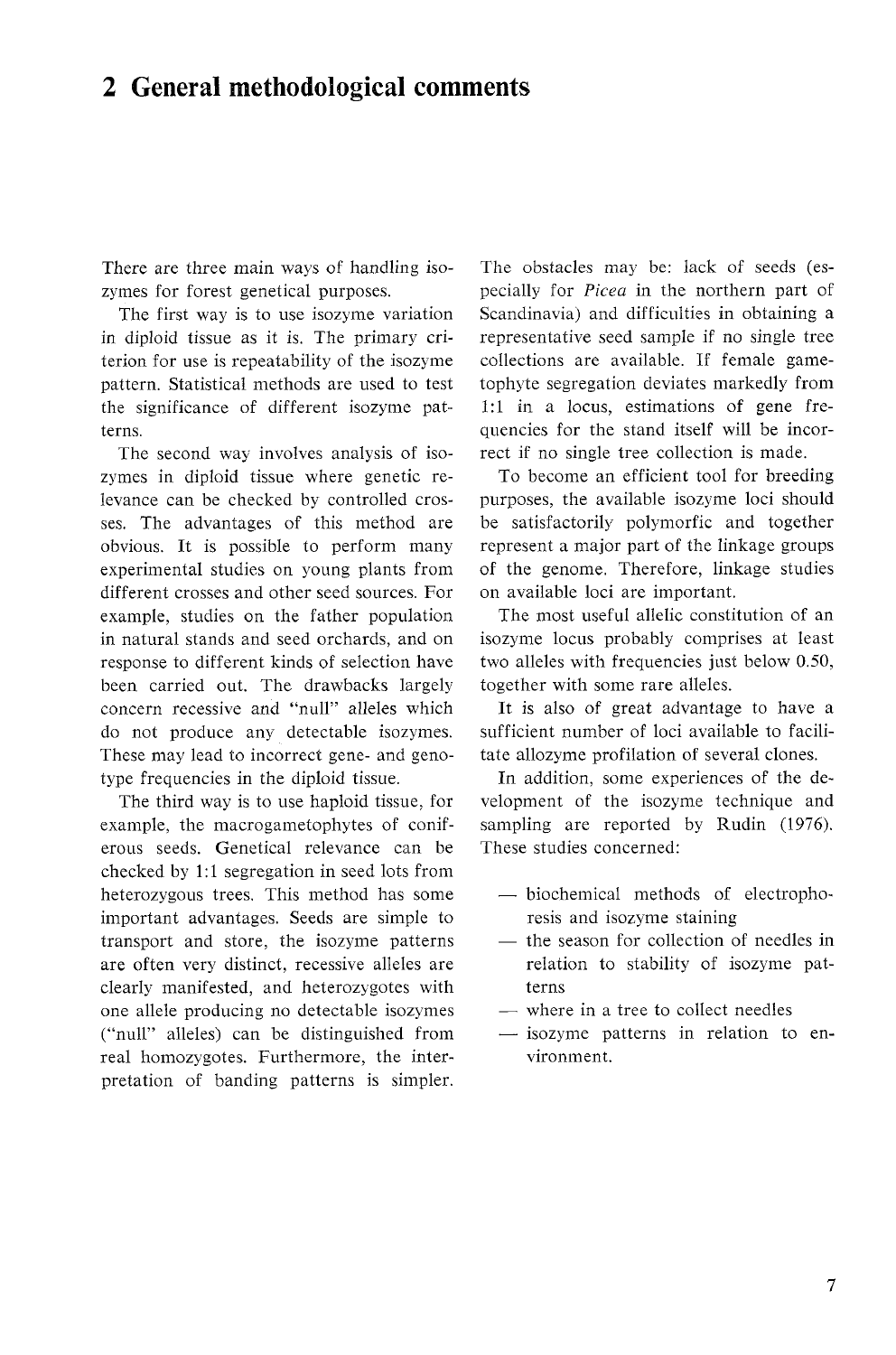# **3 Theoretical aspects**

## **3.1 Studies of the relative contribution to the pollination by different clones and random mating**

It is obvious that there are good possibilities to identify clones by the isozyme technique. These possibilities are increasing rapidly, since the number of available isozyme loci are also increasing.

For studies on the relative contribution by different clones, it is suitable to find clones in the seed orchard, which have rare or, to the orchard, unique isozyme alleles. If there is a clone homozygous for, e.g. LAP-A2, and no other clone in the orchard carries this allele, that particular clone may be traced as the father whenever it appears among the open-pollination progeny (Fig. 1, clone 5). If there is a heterozygote  $LAP - A1/A3$ , and A1 is the unique allele, only half the progeny from this clone can be traced (Fig. 1, clone 9). It is of value to be able to analyse many isozyme loci in order to distinguish as many clones as possible from the others. Obviously it is very difficult to obtain a complete picture of the contributions by all clones, but the method affords a means of calculating the magnitude of the clifferences in pollination capacity between clones. Therefore, it is always possible to test the deviation from a random mating case. An applied example is shown in 4.2.

## **3.2 Studies of the proportion of plants originating from selfing following open pollination**

### 3.2.1 *Using rare alleles*

To study the proportion of selfing, at least three methods are available, one of them referring to the situation mentioned above. If there are clones, each of which is homozygous and unique to the orchard, it is easy to count the homozygotes among the openpollinated progeny (Fig. 1, clone 5). Such homozygous mother clones will produce only homozygous individuals after selfing.

Also clones heterozygous for a unique allele may be used. Only one-quarter of the individuals after spontaneous selfing of a heterozygous mother clone (Fig. 1, clone 9) will be homozygous for the unique allele. The possibilities of estimating the propor-

Figure 1. An example of a zymogram (the result of an isozyme separation) from mother clones. One band indicates a homozygote, two bands a heterozygote.

| Designation of the allele A1                                      | A2<br>A <sub>3</sub><br>A <sup>4</sup> |  |              |                         |    |             |    |                   |       |             |                                                       |
|-------------------------------------------------------------------|----------------------------------------|--|--------------|-------------------------|----|-------------|----|-------------------|-------|-------------|-------------------------------------------------------|
| Mother clone No.                                                  |                                        |  | $\mathbf{2}$ | $\overline{\mathbf{3}}$ | 4  | $5^{\circ}$ | -6 | 78                | -9    | 10          | - 11                                                  |
| Types of progeny after<br>selfing of mother<br>Clone Nos. 5 and 9 |                                        |  |              |                         | A2 |             |    | Αi<br>A3          |       |             |                                                       |
| Segregations                                                      |                                        |  |              |                         |    | all         |    |                   | 1:2:1 |             |                                                       |
|                                                                   |                                        |  |              |                         |    |             |    | type is<br>useful |       | pollination | Only this These types may also<br>be created by cross |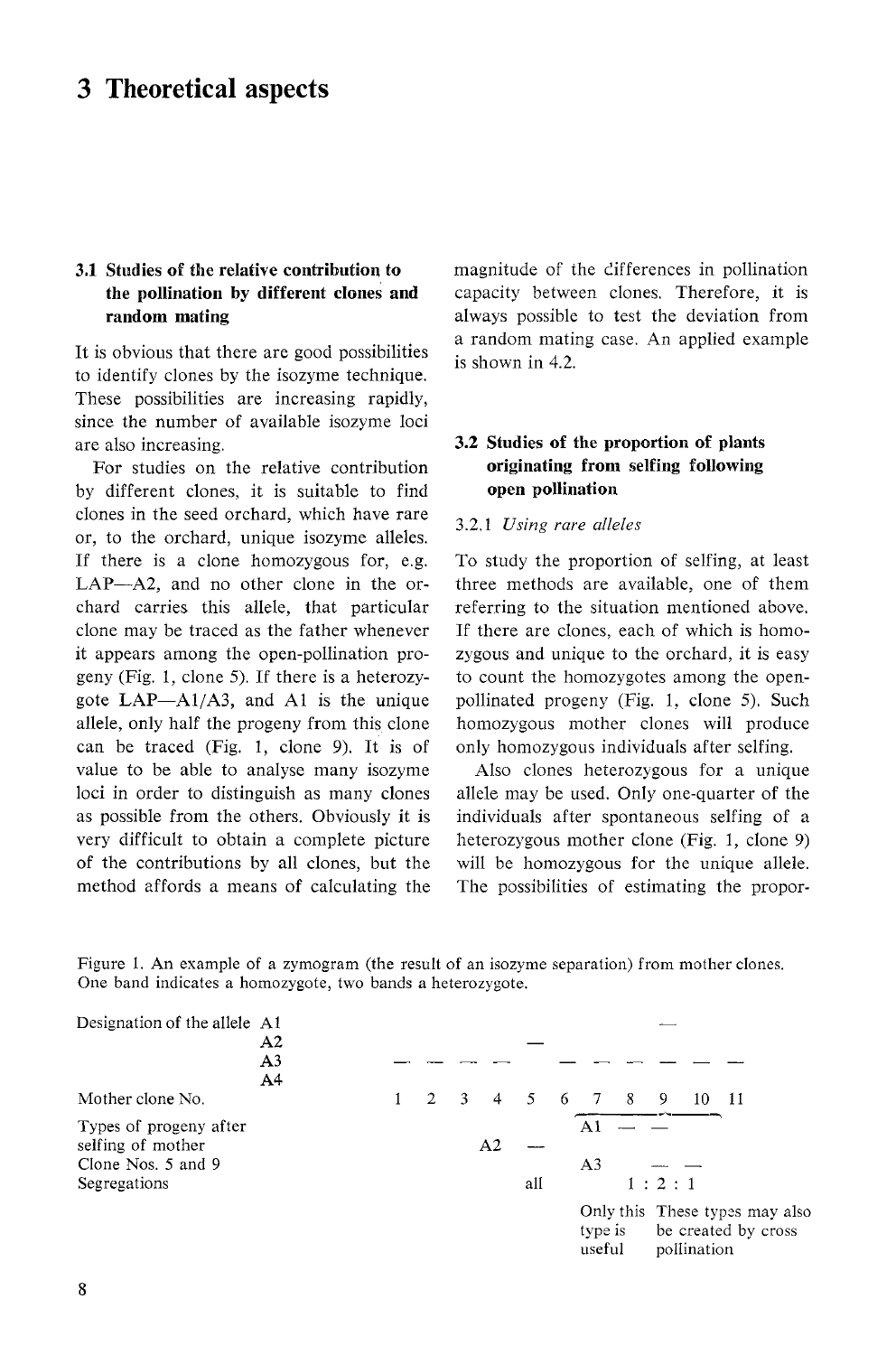

Figure 2. Photo illustrating detectable Individuals After Cross-Pollination (IACPs). It shows a gel stained for the GOT-A and -B regions. The mother clone, Y 4501 (M), has the genotype GOT-B21B2. Heterozygotes in the B-region have three bands. All heterozygotes are IACPs. *0* designates start of, and arrow direction of, migration of isozyme bands in the gel.

tion of selfing of a heterozygous clone are thus considerably lower than is the case for an individual carrying a unique allele in a homozygous condition. An applied example is presented in 4.3.1.

#### 3.2.2 *Using detectable cross-pollination*

It is possible to assess relative selfing rates at different levels in the crown of clones with no unique alleles by a count of the progenies resulting from detectable crosspollination. If it is assumed that a mother clone has the isozyme genotype B2/B2, the number of seedlings with an isozyme genotype comprising other alleles than B2 can be used to estimate the frequency of crosspollination (Figure 2). Different isozyme genotypes offer different opportunities to estimate the true number of these individuals. To evaluate the ability of such clones to distinguish the cross-pollinated progenies, a diagnostic value (DV) may be calculated according to the following example:

| Alleles at locus A                                         | A1   | A2             | $\Delta$ 3 | $\Delta 4$ |
|------------------------------------------------------------|------|----------------|------------|------------|
| Gene frequencies<br>among the cross-<br>pollinating clones | 0.1  | 0.3            | 0.5        | O 1        |
| Alleles at locus B                                         | B1   | B <sub>2</sub> | B3         |            |
| Gene frequencies<br>among the cross-                       |      |                |            |            |
| pollinating clones                                         | O. 1 | 0.6            | 0.3        |            |

Consider a clone of the genotype Al/A3 and B3/B3. To identify an Individual After Cross-Pollination (IACP) in the offspring, it is sufficient to find one of the alleles A2, A4, B1 or B2. The probability of finding an IACP in locus A is 0.3; (for A2),  $+0.1$ ; (for A4) = 0.4; and in locus B, 0.1; (for B1),  $+0.6$ ; (for B2) = 0.7. The probability of not finding an IACP then becomes 0.6 for locus A and 0.3 for B. The probability of identification of an IACP in neither locus A nor locus B is  $0.6 \times 0.3 = 0.18$ . Finally, the probability of identifying an IACP in either locus A or B or both is  $1.00-(0.6\times0.3)$  = 0.82 (DV). Any number of loci can be included in a DV only by multiplication of additional probabilities of not finding an IACP. To get a high DV it is favourable to have clones with rare alleles. The DV  $(0 \leq DV \leq 1)$  should be used as a measure of the usefulness for clones in a related type of study. They may be used as weights for results, or progenies from clones with a low value may be omitted from further calculations and discussion of results. Based on the number of documented outcrossed plants (b) among all analysed plants (c), and the probability that a case of outcrossing becomes documented (DV), a selfing index  $(I<sub>s</sub>)$  may be calculated. The expected frequency of cases with documented outcrossing will be  $(1-I_s)\cdot DV$ . Putting this equal to  $b/c$  and evaluating  $I<sub>s</sub>$  the following formula is attained:

 $I_e = 1 - b/cDV$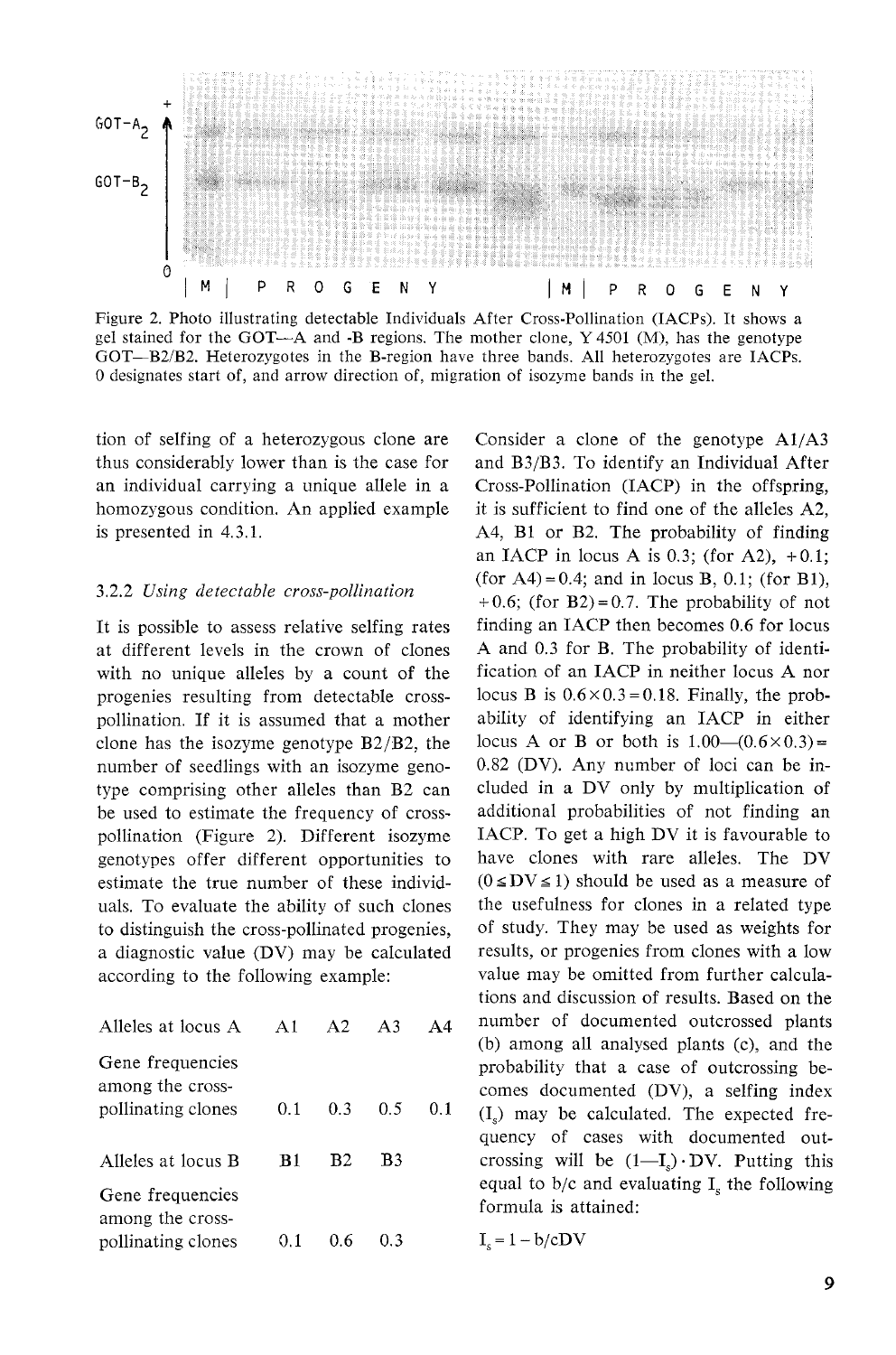To improve the approximations, the male which carries a certain unique allele must flowering of the different clones may be be divided by the gene frequency for this estimated or the genotypic composition of allele in the surrounding stands. the fertilizing pollen cloud may be estimated by direct isozyme analysis. An applied ex- **3.4 Formation of provenance hybrids** ample is demonstrated in 4.3.2. **in a seed orchard** 

## 3.2.3 *Comparing the observed and the expected numbers of progeny*

A third possibility to discover tendencies of selfing is to compare the established and the expected numbers of progeny belonging to different genotypes. One or three genotypes may occur following selfing. If the proportion of these genotypes is higher than expected, this will indicate selfing. There are also opportunities to apply advanced statistical analysis based on this idea using the method of "maximum likelihood". Brown et al. (1975) have used this method for analysis of isozyme data of *Eucalyptus obliqua* in relation to questions of selfing.

Opportunities for a closer study depend on a situation in which the surrounding stands have alleles which deviate considerably from those found in the orchard. It is suitable to estimate the allele composition in the pollen cloud from the surrounding stands during the years when no male flowers are formed. It is then possible to estimate the gradual decrease of the impact from the surrounding stand as the orchard develops. The estimations are based on gene frequencies in the pollen cloud manifested in open-pollinated progeny. It is of course important that no considerable alternation of genotype composition of surrounding stands occur during the period of study.

If the orchard already produces male flowers, a more elaborate method would be to sample surrounding stands, in order to calculate the proportion of unique alleles in the contaminating pollen cloud in relation to the orchard. In order to elucidate the total influence from these stands, the proportion of the open-pollinated progeny

Several seed orchards are composed of clones of different origin. A reason for this is that hybrids may show hybrid vigour. If there are no hybrids formed, no hybrid vigour can be exploited. The formation of hybrids may be checked by isozymes. There should be good opportunity to characterize at least some of the clones from different provenances in a provenance-crossing seed orchard. In one provenance alleles are sought which are not represented in the other, so that attention is limited to the isozyme loci which best distinguish the provenances. It is then easy to recognize the alleles unique to one provenance in the open-pollinated progenies of the other. Theoretically, the proportion of the progenies **3.3 Studies of the contamination with** which results from the successful inter-<br>provenance crosses may be calculated in the pollen from surrounding stands **provenance crosses may be calculated in the provenance** following manner, but with additional profiling alleles and clones.

> A hypothetical seed orchard is composed of ten clones from each of provenances I. and 11.. Clone nos. 6 and 9 from provenance I. are of the genotype EST-B2/B4 and EST-B4/B4, respectively. None of the clones from provenance IT., nor from the rest of provenance I., carries the B4 allel. If the pollen contribution is equal for all clones, the pollen cloud originating from provenance I. will carry the EST-B4 allel 3 provenance 1. will carry th<br>in the frequency  $\frac{3}{20} = 0.15$ .

> It is assumed that pollen distribution, fertilization and other factors up to provenance-cross progeny formation are not distorted in any way. In random mating there will be a gene frequency of EST-B4

 $\frac{3}{2}$  = 0.075 among the progenies de- $20 + 20$ 

rived from provenance 11. If the frequency becomes markedly higher than expected for alleles unique to provenance I. in progenies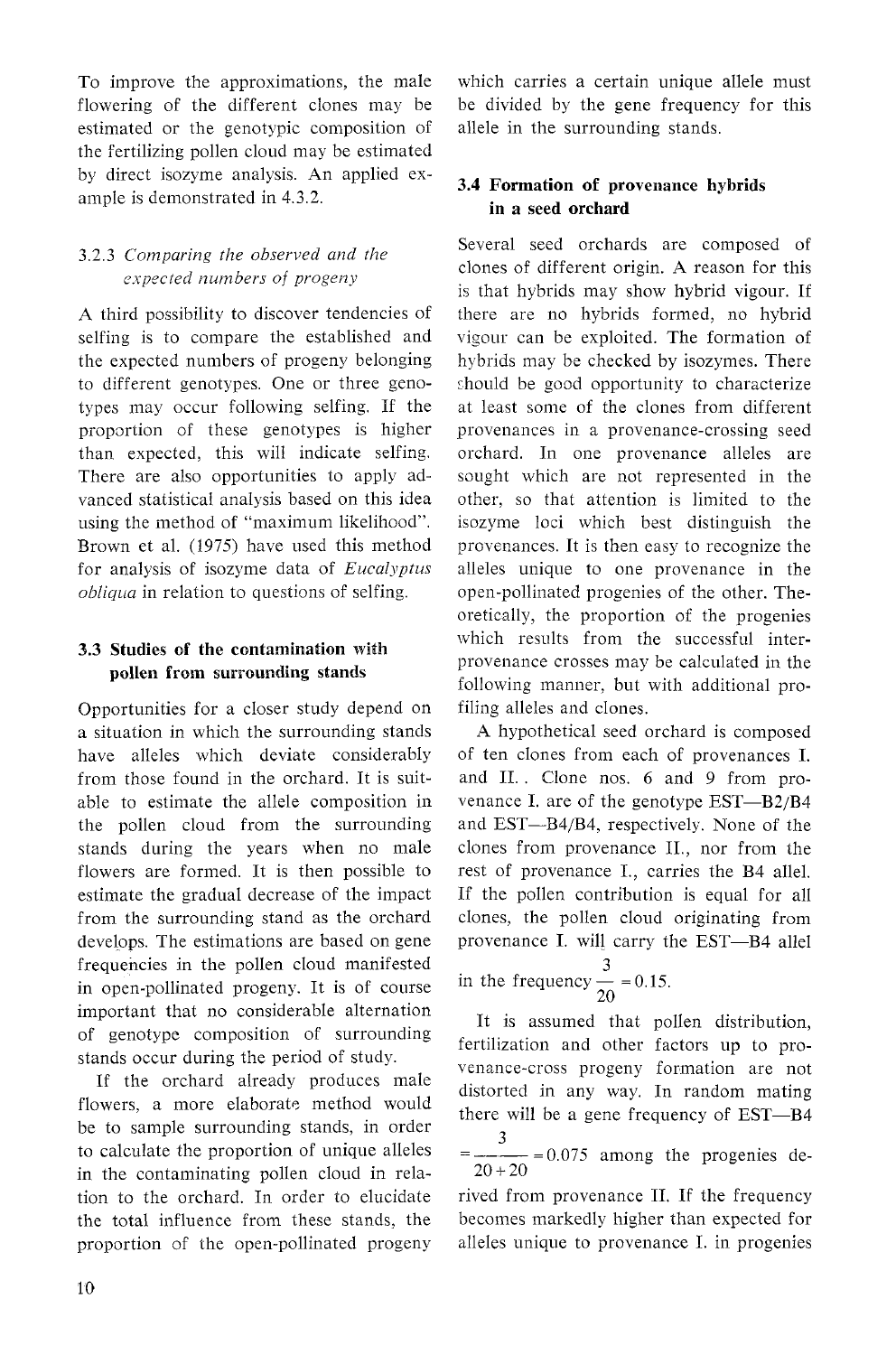from provenance 11, this will indicate a high proportion of successful interprovenance crosses. A frequency significantly lower than expected of some alleles unique to provenance I. among the progeny derived from its own provenance, points in the same direction.

## **3.5 Checking of the crossing technique for controlled crosses**

For work in forest genetics it is of importance to make controlled crosses. Unfortunately, it may happen that the actual pedigree is not the same as the expected one. Through investigation of the isozyme type of mother, father and progeny, illegitimate matings may be discovered. For such investigations the prerequisites mentioned in 3.1 and 3.2 must be fulfilled.

The probability of detecting illegitimate progenies depends on the genotype of the parents and the contaminating pollen. When these facts are known, the percentage of pollen contamination may be estimated.

The occurrence of pollen contamination may be especially severe following controlled selfing. A reason for this is that a selfpollinated embryo frequently aborts. This might be explained either by the homozygosity for one lethal or by the accumulation of several semilethals (Andersson et al. 1974). Nonetheless, such embryos will often be inferior in comparison with embryos produced by cross-pollination. Therefore, illegitimate pollens have a greater chance of forming viable seeds in selfed families. An applied example is demonstrated in 4.4.

## **3.6 Studies of correlations between economically important traits and the isozyme genotype**

Studies of such correlations are interesting and important, but are also complicated and laborious. For instance, correlations between isozyme genotype and wood production, resistance to fungi and hardiness may be studied.

Geldermann (1975) is optimistic as re-

gards the use of monohybrid inherited characters (such as isozymes) as markers for sections of chromosomes. He maintains that this method allows a measure of the substitution effects on quantitative characters in natural and breeding populations of animals. Von Weissenberg (1976) has discussed the effectiveness of indirect selection using gene markers and finds the possibilities not too promising. His considerations are made on the basis of studies of fungus disease and insect resistance. The problems he discusses include:

- the causality between marker and desired trait
- heritability of the marker and the desired trait
- genetic control of correlation between the marker and the desired trait
- pleiotropic effects on marker and desired trait.

The advice he gives in cases of noncausal relationships between marker and desired trait is to look for markers as a by-product of general studies in breeding populations.

Weir et al. (1972) measured fitness values for locus pairs in ten separate generations of barley. Four loci were available for this study. The results indicated that single-locus selection estimates bear little relationship to two-locus estimates. Their conclusion is that complex epistatic selective forces operate in that population. This and other studies of Avena *barbata* strongly indicate that natural selection acts to structure the genome (Clegg et al. 1972, Hamrick and Allard 1972) into coadapted gene complexes. This could also apply to forest trees. If so, it is an encouraging fact for studies of natural populations employing allozymes (allelic isozymes). This presents a much greater probability of obtaining a linkage between a locus of practical interest and isozyme gene markers in a coadapted gene group, than when single gene selection is pronounced.

Tigerstedt (1973), supported by Levins (1963), emphasizes an opposite opinion on the basis of his results from allozyme studies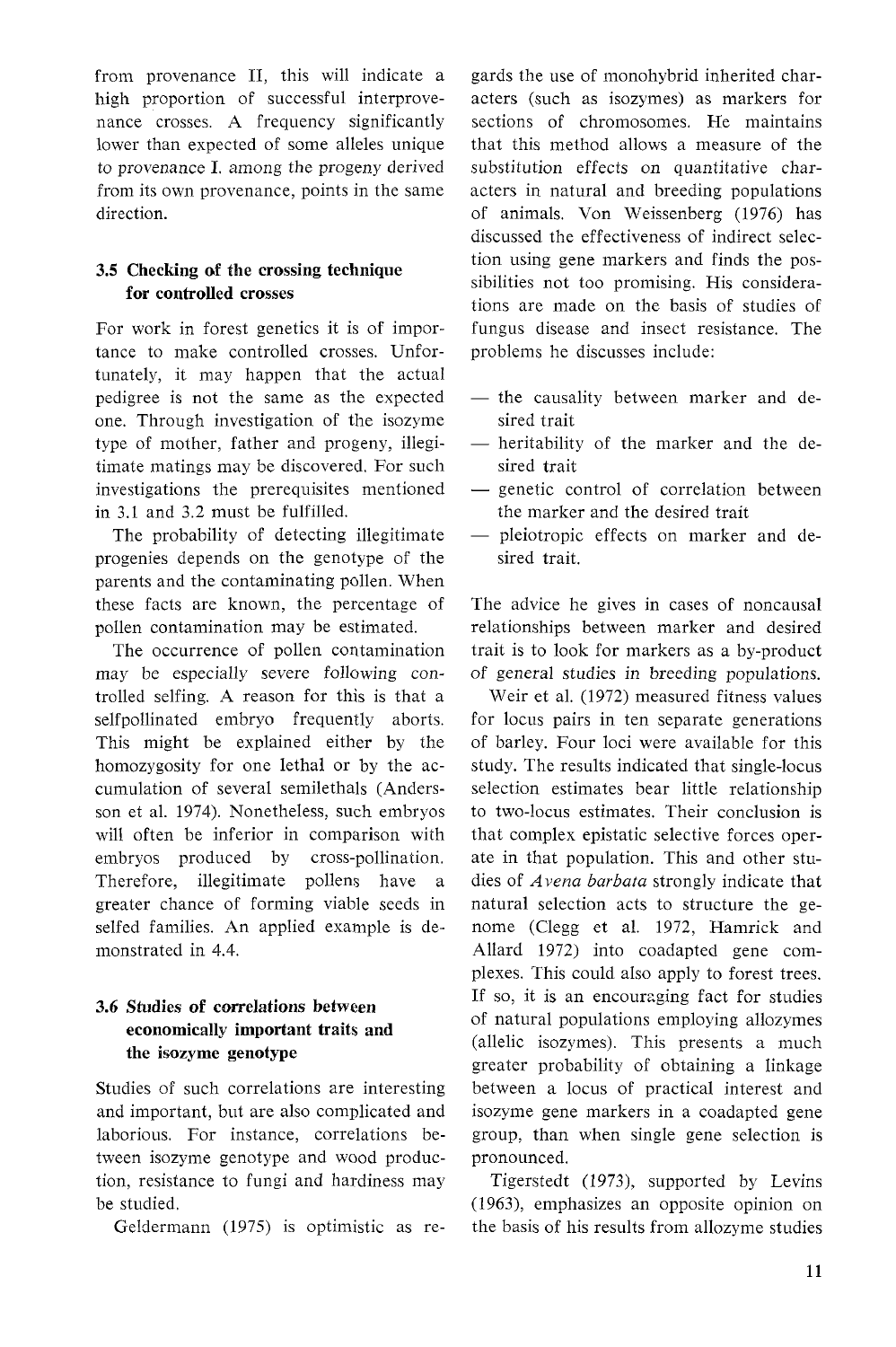of marginal and central populations in the following way: "The restriction of genetic variability in *Picea abies* is not due to coadapted gene complexes." If *Pinus* and *Picea* have coadapted gene complexes or not must be judged in the future. But it must be pointed out that if the gene complexes are there, it will be somewhat more difficult to study associations between characters of interest and isozyme loci by progeny from orchards, because these coadapted gene complexes might be broken up in the artificial offspring population from orchards.

In this situation the most efficient way to look for associations between isozyme profiles and economically important characteristics is to make selections for different traits in full sib families in order to keep the genetical background as isogenic as possible.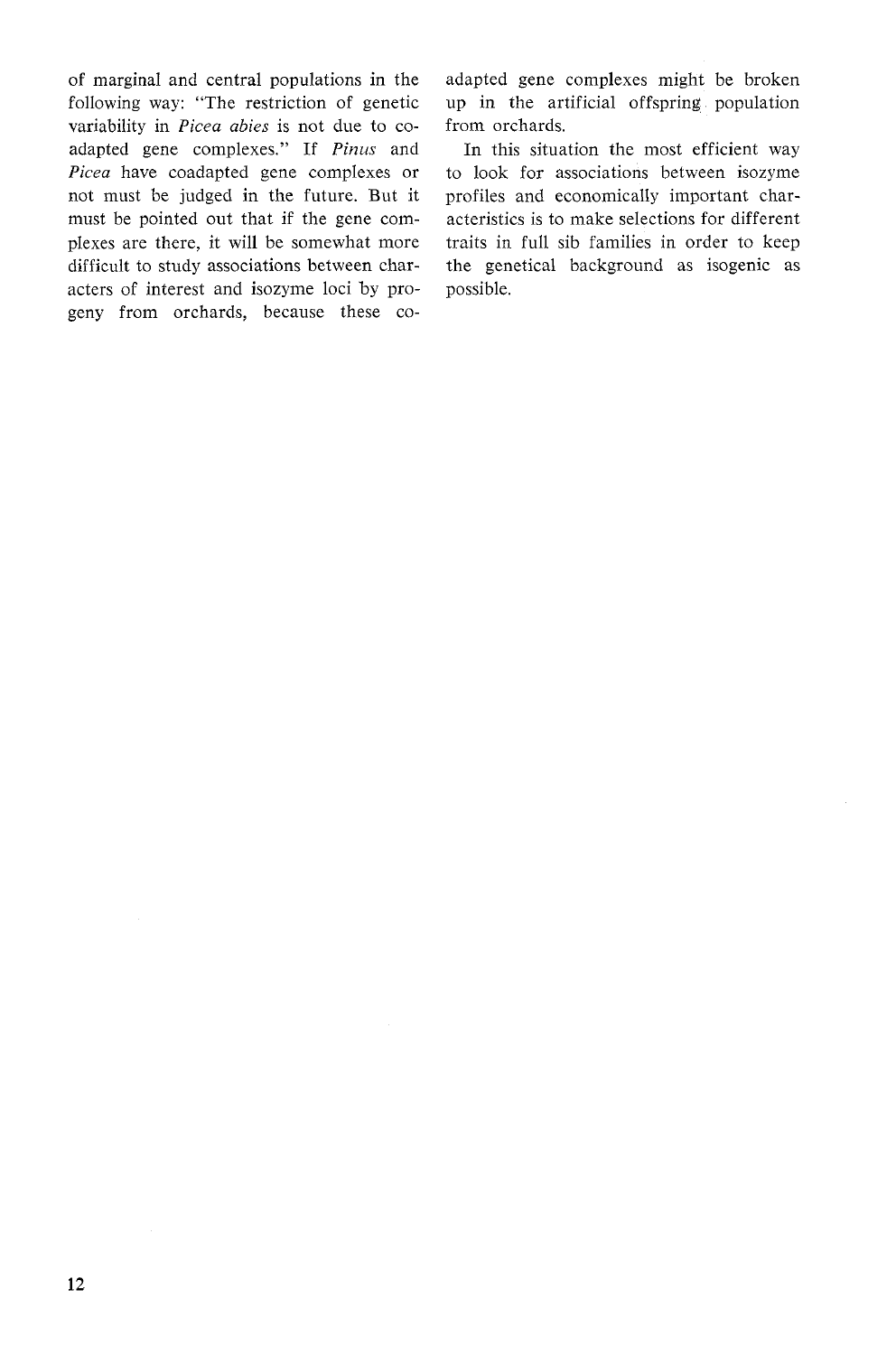# **4 Some applied studies in Swedish Scots pine seed orchards**

#### **4.1 Material and methods**

### *4.1.1 Material*

Cones were collected following open pollination in the seed orchards at Nedansjo and Sollerön. Seeds from these were grown to two-year-old plants. Needles from all plant material from the last growing season were harvested during the dormancy period: in October *1971* for material from Nedansjö and Sollerön, and in November 1974 for Skogsnäbben.

*Nedansjo.* The *405* Nedansjo (Stode) seed orchard is situated at lat.  $62^{\circ}$  23' N, long. *16" 48'* E, *70* m above sea level. The seed orchard comprises two separate sectors which will be designated A and B. Each sector comprises *25* clones. Three of them are common (Z *4000,* Z *4005* and *Z 4018).*  The purpose is to use seeds from the different sectors in different climatic zones. In the analyses below, it will be assumed that the two sectors may be regarded as different units. However, certainly some pollen will fly from one sector to another. This has to be kept in mind on analysis of the data. Cones were collected at two different levels in the crowns of the ramets; the top level  $(High)$  and the bottom level (Low). Offsprings from *25* ramets representing *15* clones were grown to plants.

Sollerön. The 442 Sollerön seed orchard is situated at lat. *60" 55'* N, long. *14" 36'* E, *165* m above sea level. The orchard comprises *21* clones. Progeny from five clones were included in this study.

*Skogsnabben.* The *49* Skogsnabben seed orchard is situated at lat. 55° 57' N, long. *13" 06'* E, *85* m above sea level. The orchard comprises *30* clones, six of which have been selfed. Needles from four-yearold plants from these selfed families were analysed.

#### *4.1.2 Biochemical and genetical methods*

Isozyme separations and ihe interpretation of the band pattern were performed according to the methods described by Rudin and Rasmuson *(1973)* and Rudin *(1975* and *1977).* The isozyme systems analysed are esterases (EST), leucine-amino peptidases (LAP) and glutamat-oxalate transaminases (GOT). Only one locus per enzyme system was utilized in this study.

For all three loci, a rough check of genotypes and segregations of clones investigated in this study was made by analysis of genotype distribution in half sib families (one example, see Table *2).* In a few cases

Table 2. Genotype distribution of open pollinated progeny from the high level of clone Z *3001.* Data from two ramets are summarized. Only combinations in thick type are correct if inheritance is regular. In this case no improper combinations occurred.<br>Clone genotype EST — **B01/B2** 

|            |         |    | ٠  |     | Allele     |
|------------|---------|----|----|-----|------------|
| <b>B01</b> | B1      | B2 | B3 | B4  | comb.      |
|            | $- - -$ | 11 |    |     | <b>B01</b> |
|            |         |    |    |     | B1         |
|            |         | 19 | 3  |     | Β2         |
|            |         |    |    | --- | B3         |
|            |         |    |    |     | R4         |

Clone genotype  $GOT - B1/B2$ 

|    |    | Allele         |
|----|----|----------------|
| B2 | B3 | comb.          |
| 6  | 4  | B1             |
| 15 | 8  | B <sub>2</sub> |
|    |    | B <sub>3</sub> |
|    |    |                |

Clone genotype  $LAP - B1/B2$ 

|    |           |    | Allele         |
|----|-----------|----|----------------|
| B1 | <b>B2</b> | B3 | comb.          |
|    | 14        |    | <b>B1</b>      |
|    | 19        | 1  | ${\bf B2}$     |
|    |           |    | B <sub>3</sub> |
|    |           |    |                |

Allele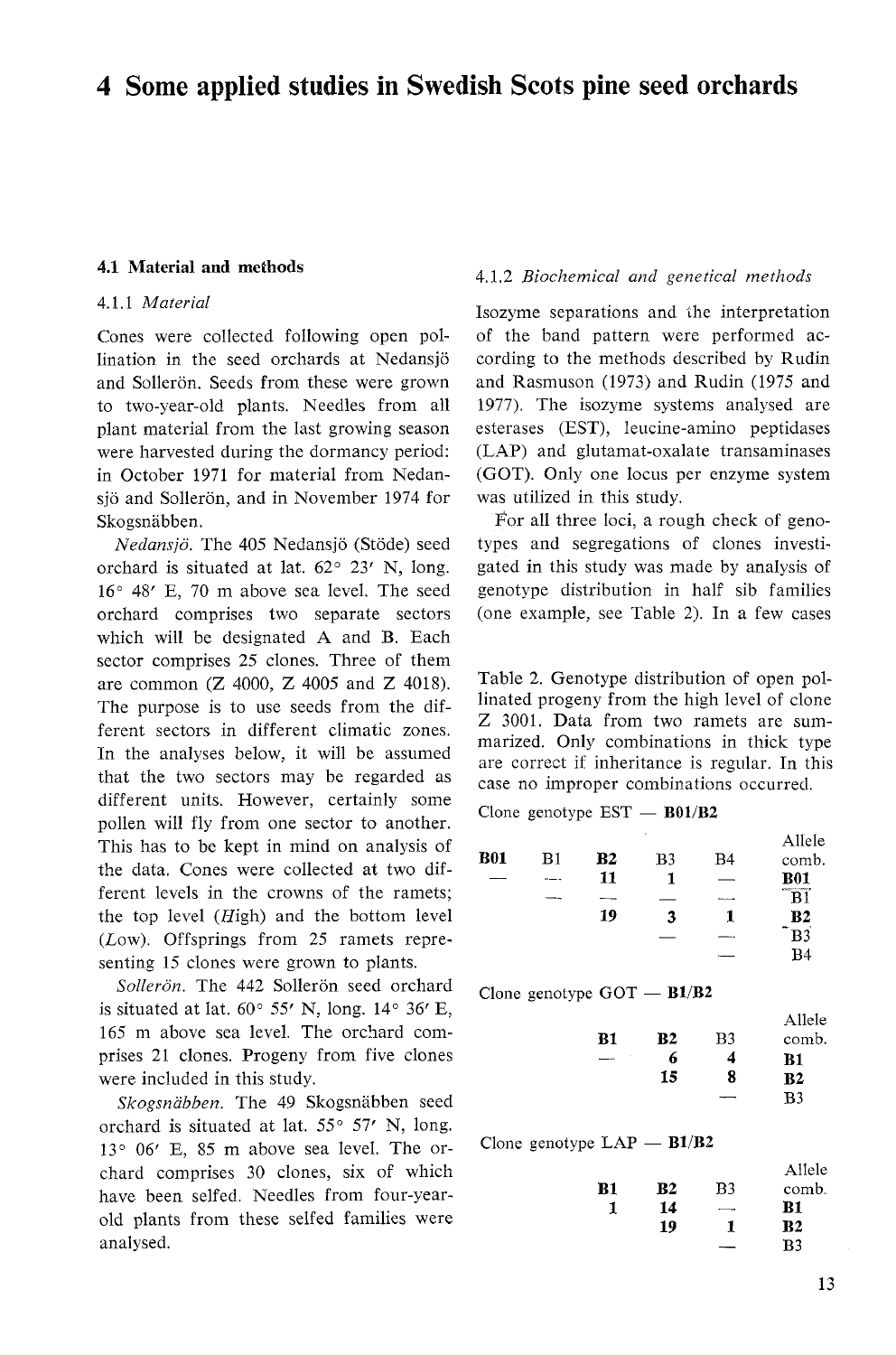genotypes of plants could not be related to the mother clone. Results from these plants were omitted from further calculations.

## 4.1.3 *Confidence interval of a low proportion*

For the proportions calculated in this study, a 95 per cent confidence interval will be given. This means that in 95 per cent of all random samples the true population mean will be within the confidence interval. In 2.5 per cent of the samples the true value will be below the lower limit, and in 2.5 per cent, the true value will be above the upper limit.

The technique of calculating the intervals may be studied, e.g. in Pearson and Hartley (1956 pp. 74- and corresponding tables). If there is a low frequency of plants carrying an allele, the Poisson distribution may be used. The confidence limits are tabulated in Pearson and Hartley (1956 p. 203). The statistical technique is illustrated by an example (cf. 4.2.1).

Among 444 analysed plants eight were found to be heterozygous for GOT-B1. The tables mentioned by Pearson and Hartley give us a probability of less than 0.025 of obtaining 8 or more heterozygotes if the expected number is below 3.45. The probability of obtaining 8 or less is less than 0.025, if the expected number is above 15.76. The confidence interval of the proportion of heterozygous plants (X) is obtained by dividing these expected numbers by 444.

 $0.0078 < X < 0.0355$ 

The table mentioned stops at 50. If the number of "deviating" elements is higher, the binomial distribution may be used and the following expression will be sufficiently accurate for applications to confidence intervals:

# $X \pm z \sqrt{X(1-X)/N}$

The area above + z or below  $-z$  of the standardized normal distribution corresponds to the confidence level. If  $z = 1.96$ , 0.025 of the distribution will be above  $+z$ , and 0.025 be $low-z$ , thereby corresponding to a 95 per cent confidence interval.

 $N = size of the random sample$ 

 $X =$  proportion of "deviating" elements, e.g. originating from a heterozygous clone in the orchard with a rare allele.

## **4.2** *Studies concerning the effective father population*

## 4.2.1 *The impact from single clones studied by use of rare or unique alleles*

Clone Z 3001 from Nedansjö, section A, carries two unique alleles in a heterozygous condition. GOT-B1 is unique to the whole orchard, while LAP-B1 is unique to section A. In section B another clone, Z 4019, is also a heterozygous carrier of this allele.

Among the 444 analyzed offsprings (excluding offsprings from Z 3001 itself), eight heterozygous GOT-B1 plants were found. If the two homologous alleles contribute equally, this indicates the following contribution of this clone as a father to the other clones in the orchard (p):

 $2 \times 8/444 = 0.036$ 

A 95 per cent confidence interval is calculated as outlined in 4.1.3. As it is only possible to trace half of the offspring, since only one allele is known, the confidence limits given for the proportion of heterozygous plants are doubled; thus:

 $0.016 < p < 0.071$ 

There were 8 LAP-B1 plants among 633 investigated. These reveal a contribution of  $2X = 0.025$  from Z 3001 and

 $0.011 < p < 0.050$ 

derived in the same way as above.

In this case, however, the true impact from Z 3001 may be somewhat lower, owing to pollen from Z 4019 in sector B.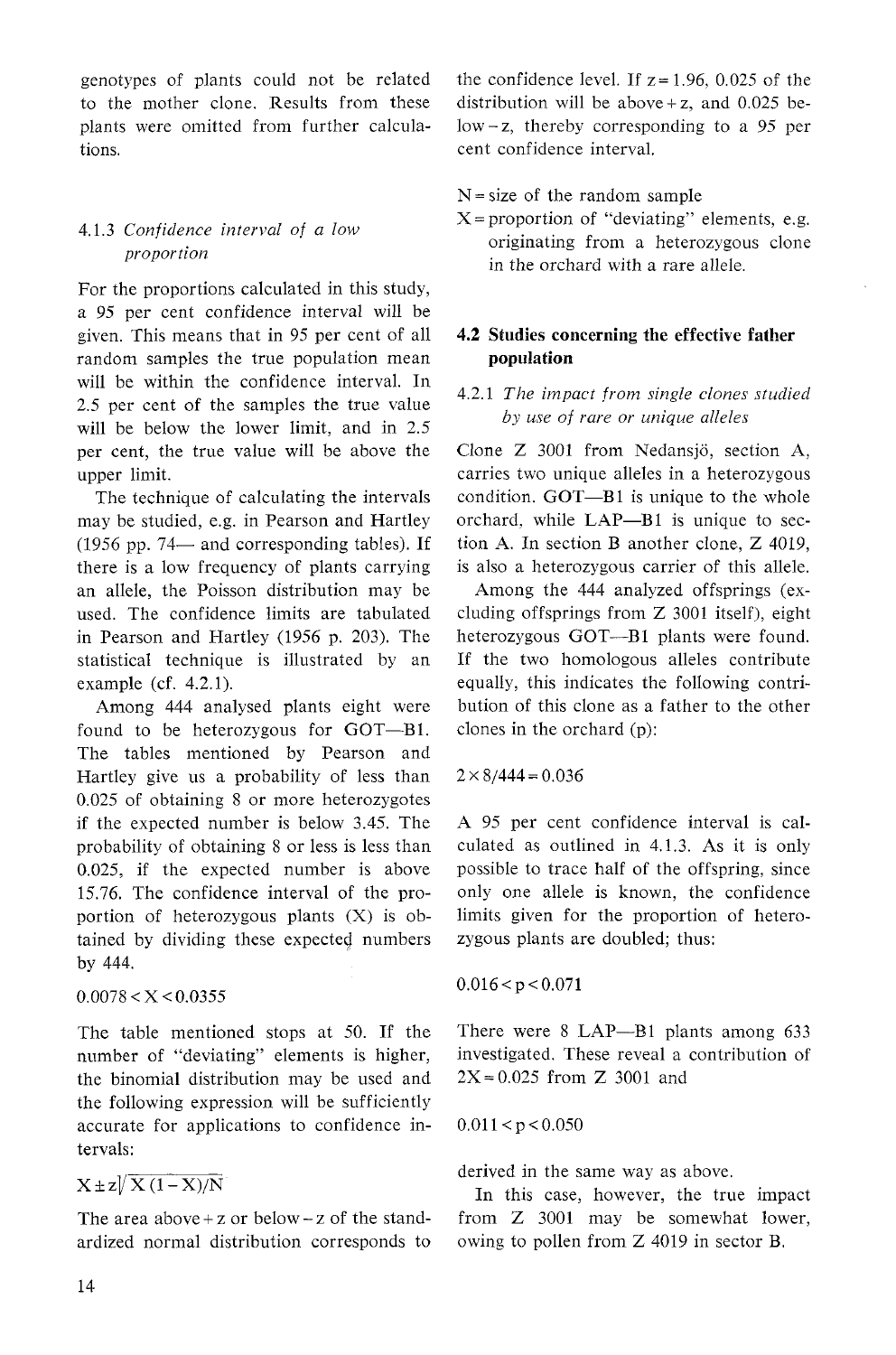The expected contribution from one clone to the other 24 in the sector (excluding selfing) is  $1/24 = 0.042$ . Owing to pollen dispersal between sections, this proportion may be a little lower. This figure agrees well with the findings with respect to Z 3001.

Also at Sollerön, there is one clone with an allele which is unique to the seed orchard, viz. clone W 4013, heterozygous for LAP-B4. Segregation of B2 and B4 in macrogametophytes revealed a ratio of 0.43: 0.57, which is no significant deviation from 0.50: 0.50. Four plants out of 110 investigated carried this allele, thus:

 $2X = 0.072$  (0.020 < p < 0.186)

The expected value following random mating, excluding selfing, is 0.050. This value is also close to the one observed. Thus it may be stated that two investigated clones in two different seed orchards transmitted their genes on the male side to about the same extent as would have been expected following random mating. Certainly there may have been other clones deviating from random mating.

To obtain the best information from this type of study it is necessary:

- to include more isozyme systems in order to identify more unique alleles;
- $-$  to investigate more plants in order to improve the statistics;
- to collect the cones in a proper way (cf. e.g. Lindgren and Lindgren 1977);
- to check allele segregation in heterozygotes;
- to count male strobili.

## 4.2.2 *Comparison between expected and observed father population*

The most frequent allele of locus LAP-B is B2. A number of offsprings from  $LAP-$ B2/B2 grafts were studied. In these cases it is known that the mother contributes a B2, so the genotypes of fertilizating pollens may be determined. The results obtained at Nedansjö, and a comparison with the results expected if all clones in the seed orchard contributed equally, are shown below:

|                 |       | LAP-B1 LAP-B2 LAP-B3 |       |
|-----------------|-------|----------------------|-------|
| Expected        |       |                      |       |
| sector A        | 0.02  | 0.92                 | 0.06  |
| Expected        |       |                      |       |
| sector <b>B</b> | 0.02  | 0.94                 | 0.04  |
| Observed        |       |                      |       |
| numbers         | 10    | 595                  | 31    |
| Observed        |       |                      |       |
| proportions     | 0.016 | 0.936                | 0.049 |

Expected and observed values agree remarkably well. This indicates no selection against nor in favour of B1 and B3.

## 4.2.3 *Effective father population for different ramets*

It is obvious that close neighbours may contribute to a considerable extent to the pollen cloud in special situations. (A special study of this phenomenon is under way in which the impact of an allele unique to the seed orchard is studied in different neighbours of a ramet carrying the unique allele.) It may be possible to trace such a difference as a heterogenous distribution of rare alleles among the progenies. This was tested with LAP-B. From each seed sample (High and Low kept separate),  $15-20$  plants were analyzed. Because the results from High and Low did not differ, the results were pooled. The distribution of the events when B1 or B3 were found among progenies from different levels of the crown in ramets not carrying the allele was as follows:

|             | Number of B1 or B3 in<br>sample from each ramet<br>and level |      |     |      |   |  |
|-------------|--------------------------------------------------------------|------|-----|------|---|--|
|             |                                                              |      |     |      |   |  |
| B1 observed | 29                                                           | 10   | 2   |      |   |  |
| B1 expected | 29.1                                                         | 9.9  | 1.7 | 0.2. | 0 |  |
| B3 observed | 16                                                           | 14   | 3   | 3    |   |  |
| B3 expected | 15.2                                                         | 13.5 |     | 1.8  |   |  |

The expected values were calculated according to a Poisson distribution. As can be seen, the agreement is good, showing that no indications of local differences in the pollen cloud could be found. However,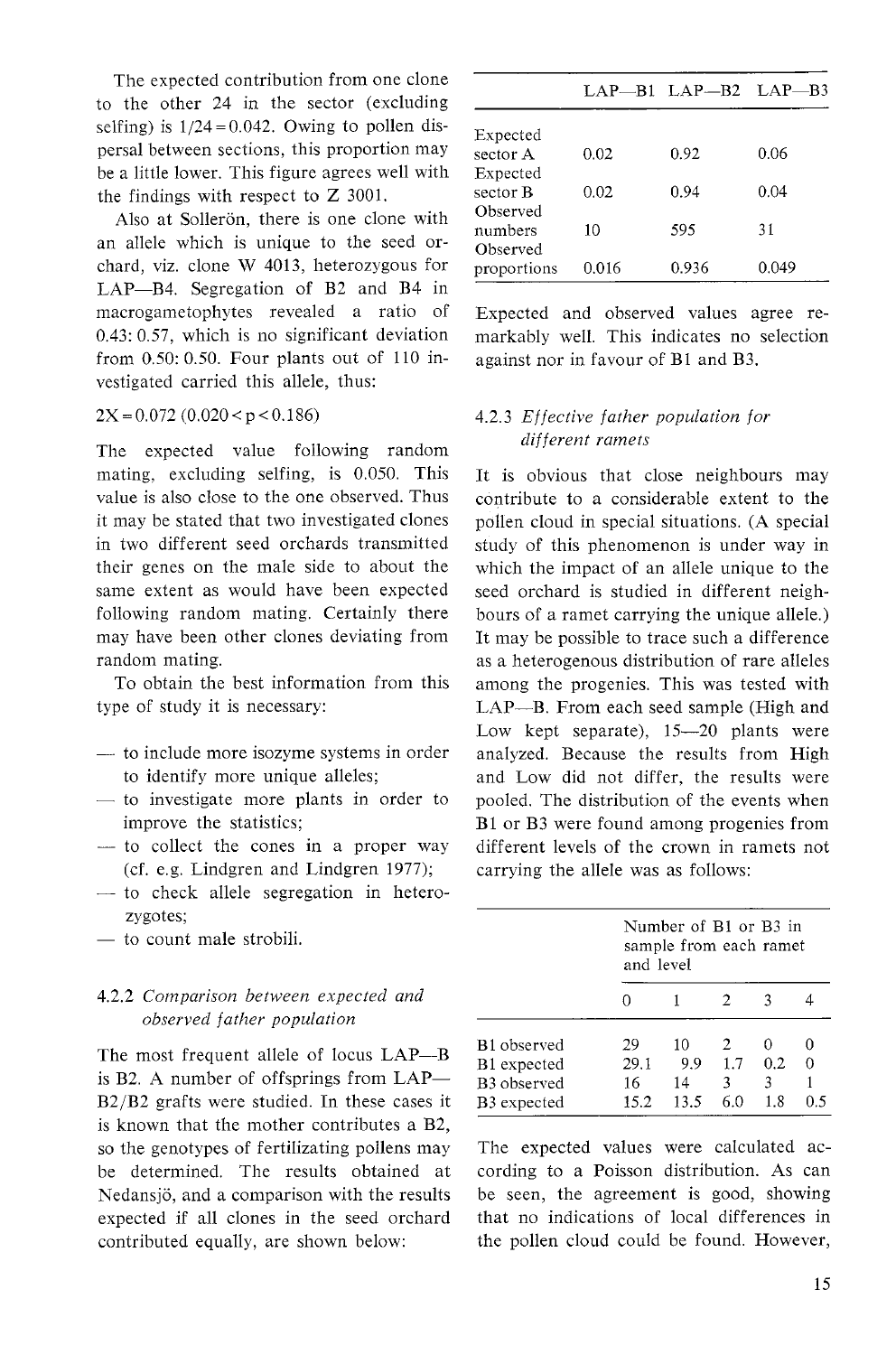it has to be emphasized that important effects may pass unnoticed owing to the small number of investigated ramets and the few loci and alleles studied.

## **4.3 Studies of the proportion of open pollinated plants originating from spontaneous selfing**

### 4.3.1 *Using rare alleles*

that, it seemed justified to allow a 5 per<br>in the homozygous condition in the progeny<br>following open pollination of a heterozygous<br>mother. In the material mentioned earlier,<br>well in this case. homozygotes of the following types were found in the progenies from two heterozygous mothers:

| Z 3001<br>Z 3001 | $LAP - B1/B1$<br>$GOT-B1/B1$ | 1/70         |
|------------------|------------------------------|--------------|
| W 4013           | $LAP - B4/B4$                | 0/76<br>0/25 |
| Pooled           |                              | 1/171        |

If there is Mendelian segregation, four times as many self-fertilizations will be expected thus the proportion of selfing (s) will be estimated to 0.023.

The confidence interval will be:

 $0.0006 < s < 0.13$ 

The interval will be somewhat larger as the analysis of LAP-B1 and GOT-B1 was made on the same plants.

However, this calculation may be misleading owing to the following considerations:

- The calculation is based on a single homozygous plant
- The plant may originate from a contamination from the other sector of Nedansjo; thus, the incidence of selfing may be overestimated
- there might be gametic selection against the rare alleles; thus the amount of selfing may be underestimated in specific cases.

LAP-B3 is a rare, but not unique, allele. There were *5* homozygotes found in 193 offsprings of heterozygotes. Assuming random mating without selfing, 3.2 would have been expected. The excess of 1.8 might be interpreted as the result of selfing. It does not seem probable that the cause is intensive pollen production of B3 carriers, as the incidence of LAP-B3 in the pollen cloud agreed well with the expected incidence following random mating (4.2.2). A very One means of obtaining information about is:  $4 \times 1.8/193 = 0.037$ . As the lower con-<br>the frequency of selfing in seed orchards is fidence limit is 0, and s cannot be below<br>to study the occurrence of a unique allele

 $0 \le s < 0.15$ 

## 4.3.2 *Using detectable cross-pollination*

Selfing may be analysed based on the frequency of plants with a documented crosspollinated origin compared with expected frequency (Diagnostic value, DV, see 3.2.2). In this example needles were collected from plants originating from a high (H) and a low (L) level in the crowns of 25 ramets of 15 clones in the seed orchard at Nedansjo. The needles were collected in 1969 and 1970. Diagnostic values were calculated based on a cross-pollinating pollen-cloud, with each of the 24 other clones in that sector of the orchard providing an equal share. The gene frequency of the three isozyme loci used for the calculations is presented in Table 3. The genotype of each clone is given in Table 4. The calculated DV are found in Table *5.* The DV's of most genotypes utilized in this investigation are somewhat too low to give reliable results.

I, (see 3.2.2) was estimated for each sample. The statistical accuracy of each sample was low. Therefore, a statistical analysis including  $I_s$  for all samples was carried out.

Average values and 95 per cent confidence intervals are shown in Table 6.

It seems as if the incidence of selfing is low in the "High" cones but high in the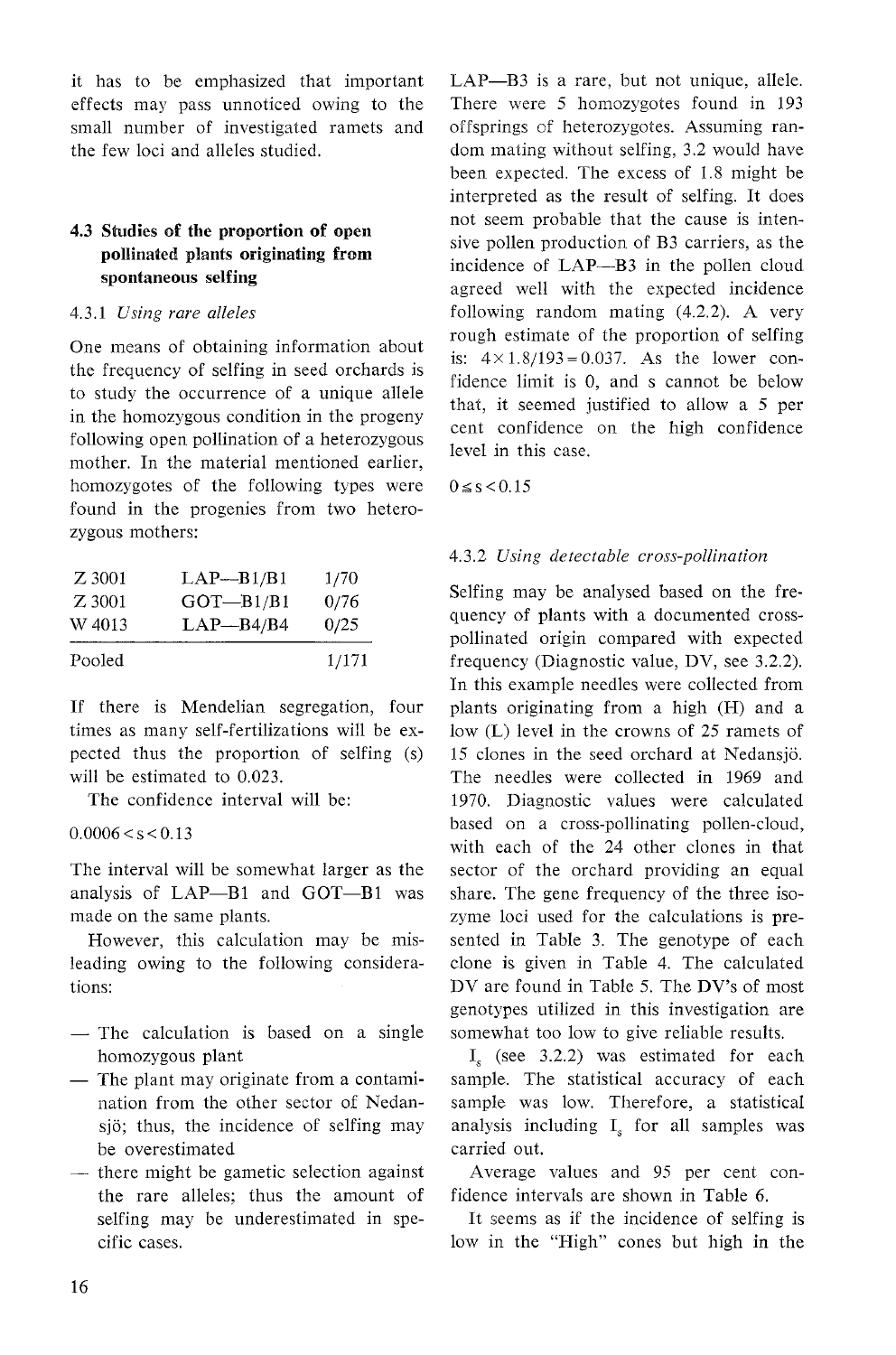"Low" cones. The difference is significant if based on a comparison between the two categories within each ramet.

It is not quite certain that a high  $I<sub>s</sub>$ -value may be interpreted as a high incidence of selfing. Other types of deviation from random mating may also be responsible; e.g., if the proportion of the most common allele in the pollen-cloud is under-estimated by the equal-share assumption, a false positive  $I_s$  may easily occur. However, a difference between Low- and High-cones from the same ramets is very hard to explain other than being a real occurrence of selffertilization.

The  $I_s$  estimates are more certain the higher the diagnostic value is. Thus, it may be justified to weight the  $I_s$  values with the DV values, in calculation of the average, in order to obtain a higher statistical accuracy. This was done in the last column of Table 6. The weighted values indicate a somewhat higher level of self-fertilization than the unweighted values.

In conclusion, it may be said that a certain frequency of selfing is expected in a seed orchard. In this special case there are tendencies for the frequency of selfing at the lower levels of the ramets to be higher than that expected. At the higher levels, however, the selfing frequency is significantly lower than at the lower levels. The same tendency was found by Hadders (1971) for the same material by means of empty seed frequencies, but not for the frequencies of abnormal one-year-old plants. Based on an investigation of filled seeds in a stand of Loblolly Pine, Franklin (1971) estimated the natural self-fertilization in upper crowns to be 7 per cent and in lower crowns 34 per cent.

## **4.4 Checking of the crossing technique for controlled selfing**

Selfing pollen usually have a considerably lower probability of producing plants than have outcrossing pollen. (The quantitative consequencies were discussed by Lindgren 1976.) Therefore, a rather low percentage

Table 3. Gene frequencies estimated from isozyme analyses in the seed orchard at Nedansjo.

| Enzyme                 | Allele | Gene frequencies |          |  |
|------------------------|--------|------------------|----------|--|
| svstem                 |        | Sector A         | Sector B |  |
|                        | B01    | 0.10             | 0.02     |  |
|                        | B1     | 0.02             | 0.14     |  |
| Esterases              | B2     | 0.74             | 0.66     |  |
| (EST)                  | B3     | 0.10             | 0.14     |  |
|                        | B4     | 0.04             | 0.04     |  |
| Glutamate-             | B1     | 0.02             |          |  |
| oxalate                | B2     | 0.70             | 0.50     |  |
| transaminases<br>(GOT) | B3     | 0.28             | 0.50     |  |
| Leucine-               | B1     | 0.02             | 0.02     |  |
| amino                  | B2     | 0.92             | 0.94     |  |
| peptidases<br>(LAP)    | B3     | 0.06             | 0.04     |  |

collected at two levels in the crown and their genotypes.

| their genotypes. | Table 4. Clones from which seeds<br>collected at two levels in the crown |       | were<br>and |
|------------------|--------------------------------------------------------------------------|-------|-------------|
|                  | $EST - B$                                                                | GOT—B | $LAP - B$   |
| Sector A         |                                                                          |       |             |
| Y4500            | B2/B2                                                                    | B2/B2 | B2/B2       |
| Y4501            | B2/B2                                                                    | B2/B2 | B2/B2       |
| Y 4506           | B2/B2                                                                    | B2/B2 | B2/B3       |
| Y4507            | B2/B2                                                                    | B2/B3 | B2/B2       |
| Y4508            | B2/B2                                                                    | B2/B2 | B2/B2       |
| $Y$ 4510         | B2/B2                                                                    | B2/B2 | B2/B2       |
| Z 3001           | B01/B2                                                                   | B1/B2 | B1/B2       |
| Z 4000           | B2/B2                                                                    | B2/B2 | B2/B2       |
| Z 4002           | B2/B2                                                                    | B2/B3 | B2/B2       |
| AC 4103          | B2/B3                                                                    | B2/B2 | B2/B2       |
| AC 4106          | B01/B2                                                                   | B2/B3 | B2/B3       |
| AC 4109          | B2/B2                                                                    | B2/B3 | B2/B2       |
| Sector B         |                                                                          |       |             |
| $Z$ 4006         | B2/B2                                                                    | B2/B2 | B2/B3       |
| Z 4012           | B01/B2                                                                   | B2/B2 | B2/B2       |
| Z 4013           | B2/B4                                                                    | B2/B2 | B2/B2       |

of contaminating pollen in artificial selfing may cause a high fraction of plants originating from outcrossing. The occurrence of such contaminations has been tested in progenies from clones at the Skogsnabben seed orchard. A considerable incidence of contamination was suspected.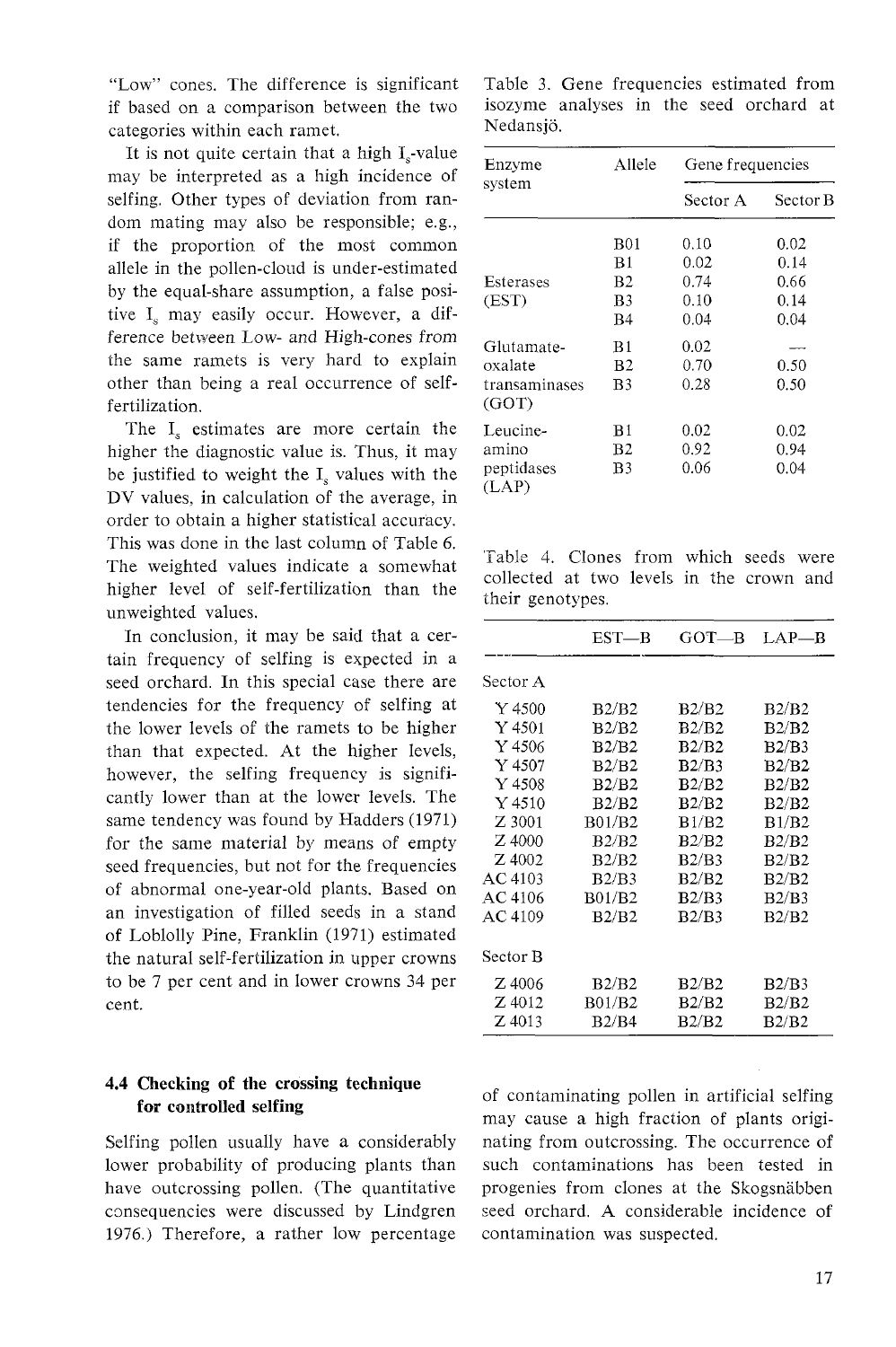Table 5. Number of plants after discovered cross pollination fram the high (H) and low (L) levels in the crown of investigated ramets.

| 109<br>0.540<br>9<br>70<br>$Y4500 - 2$ H<br>20<br>0.450<br>$+0.167$<br>11<br>20<br>0.550<br>L<br>110<br>$-0.018$<br>15<br>Y 4501-4 H<br>113<br>0.540<br>20<br>0.750<br>$-0.388$<br>70<br>L<br>14<br>114<br>19<br>0.737<br>$-0.364$<br>39<br>$\overline{9}$<br>69<br>$Y4501 - 8$ H<br>0.540<br>19<br>0.474<br>$+0.124$<br>5<br>40<br>0.250<br>L<br>20<br>$+0.537$<br>12<br>Y 4506-1 H<br>16<br>0.750<br>70<br>115<br>0.509<br>$-0.473$<br>14<br>L<br>116<br>18<br>0.778<br>$-0.528$<br>Y 4508-2 H<br>15<br>129<br>0.540<br>19<br>0.790<br>70<br>$-0.461$<br>18<br>L<br>130<br>10<br>0.556<br>$-0.280$<br>$\sqrt{5}$<br>69<br>Y 4508-4 H<br>55<br>0.540<br>18<br>0.278<br>$+0.486$<br>$\overline{c}$<br>56<br>L<br>16<br>0.125<br>$+0.769$<br>11<br>$Y4510 - 2$ H<br>137<br>0.540<br>17<br>0.647<br>70<br>$-0.197$<br>$\overline{7}$<br>20<br>L<br>138<br>0.350<br>$+0.352$<br>11<br>Z 3001-3 H<br>0.447<br>20<br>69<br>$\mathbf{1}$<br>0.550<br>$-0.231$<br>$\overline{\mathbf{c}}$<br>10<br>L<br>18<br>0.556<br>$-0.244$<br>5<br>$\sqrt{5}$<br>Z 3001-9 H<br>15<br>69<br>0.447<br>0.333<br>$+0.254$<br>$\mathbf{9}$<br>$\epsilon$<br>L<br>17<br>0.529<br>$-0.185$<br>$Z$ 4000-1 H<br>10<br>20<br>70<br>79<br>0.540<br>0.500<br>$+0.075$<br>L<br>80<br>10<br>20<br>0.500<br>$+0.075$<br>Z 4000-9 H<br>11<br>69<br>$\mathcal{P}$<br>0.540<br>20<br>0.550<br>$-0.018$<br>$\boldsymbol{7}$<br>L<br>10<br>20<br>0.350<br>$+0.352$<br>8<br>Z 4001-2 H<br>0.345<br>20<br>0.400<br>69<br>15<br>$-0.158$<br>4<br>20<br>L<br>16<br>0.200<br>$+0.421$<br>6<br>Z 4002-1 H<br>18<br>91<br>0.345<br>0.333<br>70<br>$+0.035$<br>6<br>L<br>92<br>20<br>0.300<br>$+0.131$<br>9<br>Z 4002-4 H<br>19<br>19<br>0.345<br>0.474<br>$-0.371$<br>8<br>19<br>L<br>20<br>0.421<br>$-0.219$<br>$\overline{7}$<br>Z 4002-5 H<br>20<br>69<br>23<br>0.345<br>0.350<br>$-0.013$<br>7<br>20<br>L<br>24<br>0.350<br>$-0.013$<br>17<br>Z 4006-8 H<br>99<br>0.697<br>20<br>70<br>0.850<br>$-0.220$<br>13<br>L<br>100<br>20<br>0.650<br>$+0.067$<br>$\boldsymbol{7}$<br>Z 4012-1 H<br>18<br>69<br>101<br>0.701<br>0.389<br>$+0.445$<br>5<br>102<br>20<br>0.250<br>L<br>$+0.643$<br>$\overline{7}$<br>Z 4012-10 H<br>103<br>0.701<br>20<br>0.350<br>70<br>$+0.500$<br>10<br>104<br>20<br>L<br>0.500<br>$+0.286$<br>12<br>$Z$ 4013-1 H<br>105<br>0.691<br>20<br>70<br>0.600<br>$+0.132$<br>9<br>L<br>106<br>19<br>0.474<br>$+0.315$<br>13<br>69<br>Z 4013-7 H<br>33<br>0.691<br>20<br>0.650<br>$+0.060$<br>8<br>34<br>20<br>0.400<br>L<br>$+0.421$<br>5<br>AC 4103-3 H<br>61<br>0.475<br>20<br>0.250<br>69<br>$+0.474$<br>$\boldsymbol{6}$<br>62<br>18<br>0.333<br>L<br>$+0.298$<br>69<br>AC 4103-6 H<br>63<br>0.475<br>12<br>20<br>0.600<br>$-0.264$<br>$\,$ 8 $\,$<br>L<br>64<br>19<br>0.421<br>$+0.113$<br>6<br>AC 4106-1 H<br>70<br>147<br>0.293<br>20<br>0.300<br>$-0.068$<br>$\boldsymbol{7}$<br>L<br>148<br>20<br>0.350<br>$-0.246$<br>8<br>AC 4106-6 H<br>69<br>65<br>0.293<br>20<br>0.400<br>$-0.424$<br>9<br>L<br>20<br>6<br>0.450<br>$-0.602$<br>5<br>69<br>AC 4109-2 H<br>69<br>0.345<br>19<br>0.263<br>$+0.238$<br>2<br>20<br>L<br>70<br>0.100<br>$+0.711$ | Year of<br>collec-<br>tion | Clone | Seed<br>lot<br>No. | Diagnos-<br>tic value<br>(DV) | IACP<br>plants<br>b | Analysed<br>plants<br>$\mathbf C$ | Average<br>frequency<br>of IACP-<br>plants<br>b/c | Selfing<br>index<br>b<br>$1 -$<br>$c \cdot DV$ |
|-----------------------------------------------------------------------------------------------------------------------------------------------------------------------------------------------------------------------------------------------------------------------------------------------------------------------------------------------------------------------------------------------------------------------------------------------------------------------------------------------------------------------------------------------------------------------------------------------------------------------------------------------------------------------------------------------------------------------------------------------------------------------------------------------------------------------------------------------------------------------------------------------------------------------------------------------------------------------------------------------------------------------------------------------------------------------------------------------------------------------------------------------------------------------------------------------------------------------------------------------------------------------------------------------------------------------------------------------------------------------------------------------------------------------------------------------------------------------------------------------------------------------------------------------------------------------------------------------------------------------------------------------------------------------------------------------------------------------------------------------------------------------------------------------------------------------------------------------------------------------------------------------------------------------------------------------------------------------------------------------------------------------------------------------------------------------------------------------------------------------------------------------------------------------------------------------------------------------------------------------------------------------------------------------------------------------------------------------------------------------------------------------------------------------------------------------------------------------------------------------------------------------------------------------------------------------------------------------------------------------------------------------------------------------------------------------------------------------------------------------------------------------------------------------------------------------------------------------------------------------------------------------------------------------------------------------------------------------------------------------------------------------------------------------------------------------------------------------------------------------------------|----------------------------|-------|--------------------|-------------------------------|---------------------|-----------------------------------|---------------------------------------------------|------------------------------------------------|
|                                                                                                                                                                                                                                                                                                                                                                                                                                                                                                                                                                                                                                                                                                                                                                                                                                                                                                                                                                                                                                                                                                                                                                                                                                                                                                                                                                                                                                                                                                                                                                                                                                                                                                                                                                                                                                                                                                                                                                                                                                                                                                                                                                                                                                                                                                                                                                                                                                                                                                                                                                                                                                                                                                                                                                                                                                                                                                                                                                                                                                                                                                                                   |                            |       |                    |                               |                     |                                   |                                                   |                                                |
|                                                                                                                                                                                                                                                                                                                                                                                                                                                                                                                                                                                                                                                                                                                                                                                                                                                                                                                                                                                                                                                                                                                                                                                                                                                                                                                                                                                                                                                                                                                                                                                                                                                                                                                                                                                                                                                                                                                                                                                                                                                                                                                                                                                                                                                                                                                                                                                                                                                                                                                                                                                                                                                                                                                                                                                                                                                                                                                                                                                                                                                                                                                                   |                            |       |                    |                               |                     |                                   |                                                   |                                                |
|                                                                                                                                                                                                                                                                                                                                                                                                                                                                                                                                                                                                                                                                                                                                                                                                                                                                                                                                                                                                                                                                                                                                                                                                                                                                                                                                                                                                                                                                                                                                                                                                                                                                                                                                                                                                                                                                                                                                                                                                                                                                                                                                                                                                                                                                                                                                                                                                                                                                                                                                                                                                                                                                                                                                                                                                                                                                                                                                                                                                                                                                                                                                   |                            |       |                    |                               |                     |                                   |                                                   |                                                |
|                                                                                                                                                                                                                                                                                                                                                                                                                                                                                                                                                                                                                                                                                                                                                                                                                                                                                                                                                                                                                                                                                                                                                                                                                                                                                                                                                                                                                                                                                                                                                                                                                                                                                                                                                                                                                                                                                                                                                                                                                                                                                                                                                                                                                                                                                                                                                                                                                                                                                                                                                                                                                                                                                                                                                                                                                                                                                                                                                                                                                                                                                                                                   |                            |       |                    |                               |                     |                                   |                                                   |                                                |
|                                                                                                                                                                                                                                                                                                                                                                                                                                                                                                                                                                                                                                                                                                                                                                                                                                                                                                                                                                                                                                                                                                                                                                                                                                                                                                                                                                                                                                                                                                                                                                                                                                                                                                                                                                                                                                                                                                                                                                                                                                                                                                                                                                                                                                                                                                                                                                                                                                                                                                                                                                                                                                                                                                                                                                                                                                                                                                                                                                                                                                                                                                                                   |                            |       |                    |                               |                     |                                   |                                                   |                                                |
|                                                                                                                                                                                                                                                                                                                                                                                                                                                                                                                                                                                                                                                                                                                                                                                                                                                                                                                                                                                                                                                                                                                                                                                                                                                                                                                                                                                                                                                                                                                                                                                                                                                                                                                                                                                                                                                                                                                                                                                                                                                                                                                                                                                                                                                                                                                                                                                                                                                                                                                                                                                                                                                                                                                                                                                                                                                                                                                                                                                                                                                                                                                                   |                            |       |                    |                               |                     |                                   |                                                   |                                                |
|                                                                                                                                                                                                                                                                                                                                                                                                                                                                                                                                                                                                                                                                                                                                                                                                                                                                                                                                                                                                                                                                                                                                                                                                                                                                                                                                                                                                                                                                                                                                                                                                                                                                                                                                                                                                                                                                                                                                                                                                                                                                                                                                                                                                                                                                                                                                                                                                                                                                                                                                                                                                                                                                                                                                                                                                                                                                                                                                                                                                                                                                                                                                   |                            |       |                    |                               |                     |                                   |                                                   |                                                |
|                                                                                                                                                                                                                                                                                                                                                                                                                                                                                                                                                                                                                                                                                                                                                                                                                                                                                                                                                                                                                                                                                                                                                                                                                                                                                                                                                                                                                                                                                                                                                                                                                                                                                                                                                                                                                                                                                                                                                                                                                                                                                                                                                                                                                                                                                                                                                                                                                                                                                                                                                                                                                                                                                                                                                                                                                                                                                                                                                                                                                                                                                                                                   |                            |       |                    |                               |                     |                                   |                                                   |                                                |
|                                                                                                                                                                                                                                                                                                                                                                                                                                                                                                                                                                                                                                                                                                                                                                                                                                                                                                                                                                                                                                                                                                                                                                                                                                                                                                                                                                                                                                                                                                                                                                                                                                                                                                                                                                                                                                                                                                                                                                                                                                                                                                                                                                                                                                                                                                                                                                                                                                                                                                                                                                                                                                                                                                                                                                                                                                                                                                                                                                                                                                                                                                                                   |                            |       |                    |                               |                     |                                   |                                                   |                                                |
|                                                                                                                                                                                                                                                                                                                                                                                                                                                                                                                                                                                                                                                                                                                                                                                                                                                                                                                                                                                                                                                                                                                                                                                                                                                                                                                                                                                                                                                                                                                                                                                                                                                                                                                                                                                                                                                                                                                                                                                                                                                                                                                                                                                                                                                                                                                                                                                                                                                                                                                                                                                                                                                                                                                                                                                                                                                                                                                                                                                                                                                                                                                                   |                            |       |                    |                               |                     |                                   |                                                   |                                                |
|                                                                                                                                                                                                                                                                                                                                                                                                                                                                                                                                                                                                                                                                                                                                                                                                                                                                                                                                                                                                                                                                                                                                                                                                                                                                                                                                                                                                                                                                                                                                                                                                                                                                                                                                                                                                                                                                                                                                                                                                                                                                                                                                                                                                                                                                                                                                                                                                                                                                                                                                                                                                                                                                                                                                                                                                                                                                                                                                                                                                                                                                                                                                   |                            |       |                    |                               |                     |                                   |                                                   |                                                |
|                                                                                                                                                                                                                                                                                                                                                                                                                                                                                                                                                                                                                                                                                                                                                                                                                                                                                                                                                                                                                                                                                                                                                                                                                                                                                                                                                                                                                                                                                                                                                                                                                                                                                                                                                                                                                                                                                                                                                                                                                                                                                                                                                                                                                                                                                                                                                                                                                                                                                                                                                                                                                                                                                                                                                                                                                                                                                                                                                                                                                                                                                                                                   |                            |       |                    |                               |                     |                                   |                                                   |                                                |
|                                                                                                                                                                                                                                                                                                                                                                                                                                                                                                                                                                                                                                                                                                                                                                                                                                                                                                                                                                                                                                                                                                                                                                                                                                                                                                                                                                                                                                                                                                                                                                                                                                                                                                                                                                                                                                                                                                                                                                                                                                                                                                                                                                                                                                                                                                                                                                                                                                                                                                                                                                                                                                                                                                                                                                                                                                                                                                                                                                                                                                                                                                                                   |                            |       |                    |                               |                     |                                   |                                                   |                                                |
|                                                                                                                                                                                                                                                                                                                                                                                                                                                                                                                                                                                                                                                                                                                                                                                                                                                                                                                                                                                                                                                                                                                                                                                                                                                                                                                                                                                                                                                                                                                                                                                                                                                                                                                                                                                                                                                                                                                                                                                                                                                                                                                                                                                                                                                                                                                                                                                                                                                                                                                                                                                                                                                                                                                                                                                                                                                                                                                                                                                                                                                                                                                                   |                            |       |                    |                               |                     |                                   |                                                   |                                                |
|                                                                                                                                                                                                                                                                                                                                                                                                                                                                                                                                                                                                                                                                                                                                                                                                                                                                                                                                                                                                                                                                                                                                                                                                                                                                                                                                                                                                                                                                                                                                                                                                                                                                                                                                                                                                                                                                                                                                                                                                                                                                                                                                                                                                                                                                                                                                                                                                                                                                                                                                                                                                                                                                                                                                                                                                                                                                                                                                                                                                                                                                                                                                   |                            |       |                    |                               |                     |                                   |                                                   |                                                |
|                                                                                                                                                                                                                                                                                                                                                                                                                                                                                                                                                                                                                                                                                                                                                                                                                                                                                                                                                                                                                                                                                                                                                                                                                                                                                                                                                                                                                                                                                                                                                                                                                                                                                                                                                                                                                                                                                                                                                                                                                                                                                                                                                                                                                                                                                                                                                                                                                                                                                                                                                                                                                                                                                                                                                                                                                                                                                                                                                                                                                                                                                                                                   |                            |       |                    |                               |                     |                                   |                                                   |                                                |
|                                                                                                                                                                                                                                                                                                                                                                                                                                                                                                                                                                                                                                                                                                                                                                                                                                                                                                                                                                                                                                                                                                                                                                                                                                                                                                                                                                                                                                                                                                                                                                                                                                                                                                                                                                                                                                                                                                                                                                                                                                                                                                                                                                                                                                                                                                                                                                                                                                                                                                                                                                                                                                                                                                                                                                                                                                                                                                                                                                                                                                                                                                                                   |                            |       |                    |                               |                     |                                   |                                                   |                                                |
|                                                                                                                                                                                                                                                                                                                                                                                                                                                                                                                                                                                                                                                                                                                                                                                                                                                                                                                                                                                                                                                                                                                                                                                                                                                                                                                                                                                                                                                                                                                                                                                                                                                                                                                                                                                                                                                                                                                                                                                                                                                                                                                                                                                                                                                                                                                                                                                                                                                                                                                                                                                                                                                                                                                                                                                                                                                                                                                                                                                                                                                                                                                                   |                            |       |                    |                               |                     |                                   |                                                   |                                                |
|                                                                                                                                                                                                                                                                                                                                                                                                                                                                                                                                                                                                                                                                                                                                                                                                                                                                                                                                                                                                                                                                                                                                                                                                                                                                                                                                                                                                                                                                                                                                                                                                                                                                                                                                                                                                                                                                                                                                                                                                                                                                                                                                                                                                                                                                                                                                                                                                                                                                                                                                                                                                                                                                                                                                                                                                                                                                                                                                                                                                                                                                                                                                   |                            |       |                    |                               |                     |                                   |                                                   |                                                |
|                                                                                                                                                                                                                                                                                                                                                                                                                                                                                                                                                                                                                                                                                                                                                                                                                                                                                                                                                                                                                                                                                                                                                                                                                                                                                                                                                                                                                                                                                                                                                                                                                                                                                                                                                                                                                                                                                                                                                                                                                                                                                                                                                                                                                                                                                                                                                                                                                                                                                                                                                                                                                                                                                                                                                                                                                                                                                                                                                                                                                                                                                                                                   |                            |       |                    |                               |                     |                                   |                                                   |                                                |
|                                                                                                                                                                                                                                                                                                                                                                                                                                                                                                                                                                                                                                                                                                                                                                                                                                                                                                                                                                                                                                                                                                                                                                                                                                                                                                                                                                                                                                                                                                                                                                                                                                                                                                                                                                                                                                                                                                                                                                                                                                                                                                                                                                                                                                                                                                                                                                                                                                                                                                                                                                                                                                                                                                                                                                                                                                                                                                                                                                                                                                                                                                                                   |                            |       |                    |                               |                     |                                   |                                                   |                                                |
|                                                                                                                                                                                                                                                                                                                                                                                                                                                                                                                                                                                                                                                                                                                                                                                                                                                                                                                                                                                                                                                                                                                                                                                                                                                                                                                                                                                                                                                                                                                                                                                                                                                                                                                                                                                                                                                                                                                                                                                                                                                                                                                                                                                                                                                                                                                                                                                                                                                                                                                                                                                                                                                                                                                                                                                                                                                                                                                                                                                                                                                                                                                                   |                            |       |                    |                               |                     |                                   |                                                   |                                                |
|                                                                                                                                                                                                                                                                                                                                                                                                                                                                                                                                                                                                                                                                                                                                                                                                                                                                                                                                                                                                                                                                                                                                                                                                                                                                                                                                                                                                                                                                                                                                                                                                                                                                                                                                                                                                                                                                                                                                                                                                                                                                                                                                                                                                                                                                                                                                                                                                                                                                                                                                                                                                                                                                                                                                                                                                                                                                                                                                                                                                                                                                                                                                   |                            |       |                    |                               |                     |                                   |                                                   |                                                |
|                                                                                                                                                                                                                                                                                                                                                                                                                                                                                                                                                                                                                                                                                                                                                                                                                                                                                                                                                                                                                                                                                                                                                                                                                                                                                                                                                                                                                                                                                                                                                                                                                                                                                                                                                                                                                                                                                                                                                                                                                                                                                                                                                                                                                                                                                                                                                                                                                                                                                                                                                                                                                                                                                                                                                                                                                                                                                                                                                                                                                                                                                                                                   |                            |       |                    |                               |                     |                                   |                                                   |                                                |
|                                                                                                                                                                                                                                                                                                                                                                                                                                                                                                                                                                                                                                                                                                                                                                                                                                                                                                                                                                                                                                                                                                                                                                                                                                                                                                                                                                                                                                                                                                                                                                                                                                                                                                                                                                                                                                                                                                                                                                                                                                                                                                                                                                                                                                                                                                                                                                                                                                                                                                                                                                                                                                                                                                                                                                                                                                                                                                                                                                                                                                                                                                                                   |                            |       |                    |                               |                     |                                   |                                                   |                                                |
|                                                                                                                                                                                                                                                                                                                                                                                                                                                                                                                                                                                                                                                                                                                                                                                                                                                                                                                                                                                                                                                                                                                                                                                                                                                                                                                                                                                                                                                                                                                                                                                                                                                                                                                                                                                                                                                                                                                                                                                                                                                                                                                                                                                                                                                                                                                                                                                                                                                                                                                                                                                                                                                                                                                                                                                                                                                                                                                                                                                                                                                                                                                                   | 69                         |       |                    |                               |                     |                                   |                                                   |                                                |
|                                                                                                                                                                                                                                                                                                                                                                                                                                                                                                                                                                                                                                                                                                                                                                                                                                                                                                                                                                                                                                                                                                                                                                                                                                                                                                                                                                                                                                                                                                                                                                                                                                                                                                                                                                                                                                                                                                                                                                                                                                                                                                                                                                                                                                                                                                                                                                                                                                                                                                                                                                                                                                                                                                                                                                                                                                                                                                                                                                                                                                                                                                                                   |                            |       |                    |                               |                     |                                   |                                                   |                                                |
|                                                                                                                                                                                                                                                                                                                                                                                                                                                                                                                                                                                                                                                                                                                                                                                                                                                                                                                                                                                                                                                                                                                                                                                                                                                                                                                                                                                                                                                                                                                                                                                                                                                                                                                                                                                                                                                                                                                                                                                                                                                                                                                                                                                                                                                                                                                                                                                                                                                                                                                                                                                                                                                                                                                                                                                                                                                                                                                                                                                                                                                                                                                                   |                            |       |                    |                               |                     |                                   |                                                   |                                                |
|                                                                                                                                                                                                                                                                                                                                                                                                                                                                                                                                                                                                                                                                                                                                                                                                                                                                                                                                                                                                                                                                                                                                                                                                                                                                                                                                                                                                                                                                                                                                                                                                                                                                                                                                                                                                                                                                                                                                                                                                                                                                                                                                                                                                                                                                                                                                                                                                                                                                                                                                                                                                                                                                                                                                                                                                                                                                                                                                                                                                                                                                                                                                   |                            |       |                    |                               |                     |                                   |                                                   |                                                |
|                                                                                                                                                                                                                                                                                                                                                                                                                                                                                                                                                                                                                                                                                                                                                                                                                                                                                                                                                                                                                                                                                                                                                                                                                                                                                                                                                                                                                                                                                                                                                                                                                                                                                                                                                                                                                                                                                                                                                                                                                                                                                                                                                                                                                                                                                                                                                                                                                                                                                                                                                                                                                                                                                                                                                                                                                                                                                                                                                                                                                                                                                                                                   |                            |       |                    |                               |                     |                                   |                                                   |                                                |
|                                                                                                                                                                                                                                                                                                                                                                                                                                                                                                                                                                                                                                                                                                                                                                                                                                                                                                                                                                                                                                                                                                                                                                                                                                                                                                                                                                                                                                                                                                                                                                                                                                                                                                                                                                                                                                                                                                                                                                                                                                                                                                                                                                                                                                                                                                                                                                                                                                                                                                                                                                                                                                                                                                                                                                                                                                                                                                                                                                                                                                                                                                                                   |                            |       |                    |                               |                     |                                   |                                                   |                                                |
|                                                                                                                                                                                                                                                                                                                                                                                                                                                                                                                                                                                                                                                                                                                                                                                                                                                                                                                                                                                                                                                                                                                                                                                                                                                                                                                                                                                                                                                                                                                                                                                                                                                                                                                                                                                                                                                                                                                                                                                                                                                                                                                                                                                                                                                                                                                                                                                                                                                                                                                                                                                                                                                                                                                                                                                                                                                                                                                                                                                                                                                                                                                                   |                            |       |                    |                               |                     |                                   |                                                   |                                                |
|                                                                                                                                                                                                                                                                                                                                                                                                                                                                                                                                                                                                                                                                                                                                                                                                                                                                                                                                                                                                                                                                                                                                                                                                                                                                                                                                                                                                                                                                                                                                                                                                                                                                                                                                                                                                                                                                                                                                                                                                                                                                                                                                                                                                                                                                                                                                                                                                                                                                                                                                                                                                                                                                                                                                                                                                                                                                                                                                                                                                                                                                                                                                   |                            |       |                    |                               |                     |                                   |                                                   |                                                |
|                                                                                                                                                                                                                                                                                                                                                                                                                                                                                                                                                                                                                                                                                                                                                                                                                                                                                                                                                                                                                                                                                                                                                                                                                                                                                                                                                                                                                                                                                                                                                                                                                                                                                                                                                                                                                                                                                                                                                                                                                                                                                                                                                                                                                                                                                                                                                                                                                                                                                                                                                                                                                                                                                                                                                                                                                                                                                                                                                                                                                                                                                                                                   |                            |       |                    |                               |                     |                                   |                                                   |                                                |
|                                                                                                                                                                                                                                                                                                                                                                                                                                                                                                                                                                                                                                                                                                                                                                                                                                                                                                                                                                                                                                                                                                                                                                                                                                                                                                                                                                                                                                                                                                                                                                                                                                                                                                                                                                                                                                                                                                                                                                                                                                                                                                                                                                                                                                                                                                                                                                                                                                                                                                                                                                                                                                                                                                                                                                                                                                                                                                                                                                                                                                                                                                                                   |                            |       |                    |                               |                     |                                   |                                                   |                                                |
|                                                                                                                                                                                                                                                                                                                                                                                                                                                                                                                                                                                                                                                                                                                                                                                                                                                                                                                                                                                                                                                                                                                                                                                                                                                                                                                                                                                                                                                                                                                                                                                                                                                                                                                                                                                                                                                                                                                                                                                                                                                                                                                                                                                                                                                                                                                                                                                                                                                                                                                                                                                                                                                                                                                                                                                                                                                                                                                                                                                                                                                                                                                                   |                            |       |                    |                               |                     |                                   |                                                   |                                                |
|                                                                                                                                                                                                                                                                                                                                                                                                                                                                                                                                                                                                                                                                                                                                                                                                                                                                                                                                                                                                                                                                                                                                                                                                                                                                                                                                                                                                                                                                                                                                                                                                                                                                                                                                                                                                                                                                                                                                                                                                                                                                                                                                                                                                                                                                                                                                                                                                                                                                                                                                                                                                                                                                                                                                                                                                                                                                                                                                                                                                                                                                                                                                   |                            |       |                    |                               |                     |                                   |                                                   |                                                |
|                                                                                                                                                                                                                                                                                                                                                                                                                                                                                                                                                                                                                                                                                                                                                                                                                                                                                                                                                                                                                                                                                                                                                                                                                                                                                                                                                                                                                                                                                                                                                                                                                                                                                                                                                                                                                                                                                                                                                                                                                                                                                                                                                                                                                                                                                                                                                                                                                                                                                                                                                                                                                                                                                                                                                                                                                                                                                                                                                                                                                                                                                                                                   |                            |       |                    |                               |                     |                                   |                                                   |                                                |
|                                                                                                                                                                                                                                                                                                                                                                                                                                                                                                                                                                                                                                                                                                                                                                                                                                                                                                                                                                                                                                                                                                                                                                                                                                                                                                                                                                                                                                                                                                                                                                                                                                                                                                                                                                                                                                                                                                                                                                                                                                                                                                                                                                                                                                                                                                                                                                                                                                                                                                                                                                                                                                                                                                                                                                                                                                                                                                                                                                                                                                                                                                                                   |                            |       |                    |                               |                     |                                   |                                                   |                                                |
|                                                                                                                                                                                                                                                                                                                                                                                                                                                                                                                                                                                                                                                                                                                                                                                                                                                                                                                                                                                                                                                                                                                                                                                                                                                                                                                                                                                                                                                                                                                                                                                                                                                                                                                                                                                                                                                                                                                                                                                                                                                                                                                                                                                                                                                                                                                                                                                                                                                                                                                                                                                                                                                                                                                                                                                                                                                                                                                                                                                                                                                                                                                                   |                            |       |                    |                               |                     |                                   |                                                   |                                                |
|                                                                                                                                                                                                                                                                                                                                                                                                                                                                                                                                                                                                                                                                                                                                                                                                                                                                                                                                                                                                                                                                                                                                                                                                                                                                                                                                                                                                                                                                                                                                                                                                                                                                                                                                                                                                                                                                                                                                                                                                                                                                                                                                                                                                                                                                                                                                                                                                                                                                                                                                                                                                                                                                                                                                                                                                                                                                                                                                                                                                                                                                                                                                   |                            |       |                    |                               |                     |                                   |                                                   |                                                |
|                                                                                                                                                                                                                                                                                                                                                                                                                                                                                                                                                                                                                                                                                                                                                                                                                                                                                                                                                                                                                                                                                                                                                                                                                                                                                                                                                                                                                                                                                                                                                                                                                                                                                                                                                                                                                                                                                                                                                                                                                                                                                                                                                                                                                                                                                                                                                                                                                                                                                                                                                                                                                                                                                                                                                                                                                                                                                                                                                                                                                                                                                                                                   |                            |       |                    |                               |                     |                                   |                                                   |                                                |
|                                                                                                                                                                                                                                                                                                                                                                                                                                                                                                                                                                                                                                                                                                                                                                                                                                                                                                                                                                                                                                                                                                                                                                                                                                                                                                                                                                                                                                                                                                                                                                                                                                                                                                                                                                                                                                                                                                                                                                                                                                                                                                                                                                                                                                                                                                                                                                                                                                                                                                                                                                                                                                                                                                                                                                                                                                                                                                                                                                                                                                                                                                                                   |                            |       |                    |                               |                     |                                   |                                                   |                                                |
|                                                                                                                                                                                                                                                                                                                                                                                                                                                                                                                                                                                                                                                                                                                                                                                                                                                                                                                                                                                                                                                                                                                                                                                                                                                                                                                                                                                                                                                                                                                                                                                                                                                                                                                                                                                                                                                                                                                                                                                                                                                                                                                                                                                                                                                                                                                                                                                                                                                                                                                                                                                                                                                                                                                                                                                                                                                                                                                                                                                                                                                                                                                                   |                            |       |                    |                               |                     |                                   |                                                   |                                                |
|                                                                                                                                                                                                                                                                                                                                                                                                                                                                                                                                                                                                                                                                                                                                                                                                                                                                                                                                                                                                                                                                                                                                                                                                                                                                                                                                                                                                                                                                                                                                                                                                                                                                                                                                                                                                                                                                                                                                                                                                                                                                                                                                                                                                                                                                                                                                                                                                                                                                                                                                                                                                                                                                                                                                                                                                                                                                                                                                                                                                                                                                                                                                   |                            |       |                    |                               |                     |                                   |                                                   |                                                |
|                                                                                                                                                                                                                                                                                                                                                                                                                                                                                                                                                                                                                                                                                                                                                                                                                                                                                                                                                                                                                                                                                                                                                                                                                                                                                                                                                                                                                                                                                                                                                                                                                                                                                                                                                                                                                                                                                                                                                                                                                                                                                                                                                                                                                                                                                                                                                                                                                                                                                                                                                                                                                                                                                                                                                                                                                                                                                                                                                                                                                                                                                                                                   |                            |       |                    |                               |                     |                                   |                                                   |                                                |
|                                                                                                                                                                                                                                                                                                                                                                                                                                                                                                                                                                                                                                                                                                                                                                                                                                                                                                                                                                                                                                                                                                                                                                                                                                                                                                                                                                                                                                                                                                                                                                                                                                                                                                                                                                                                                                                                                                                                                                                                                                                                                                                                                                                                                                                                                                                                                                                                                                                                                                                                                                                                                                                                                                                                                                                                                                                                                                                                                                                                                                                                                                                                   |                            |       |                    |                               |                     |                                   |                                                   |                                                |
|                                                                                                                                                                                                                                                                                                                                                                                                                                                                                                                                                                                                                                                                                                                                                                                                                                                                                                                                                                                                                                                                                                                                                                                                                                                                                                                                                                                                                                                                                                                                                                                                                                                                                                                                                                                                                                                                                                                                                                                                                                                                                                                                                                                                                                                                                                                                                                                                                                                                                                                                                                                                                                                                                                                                                                                                                                                                                                                                                                                                                                                                                                                                   |                            |       |                    |                               |                     |                                   |                                                   |                                                |

IACP = Individuals After Cross Pollination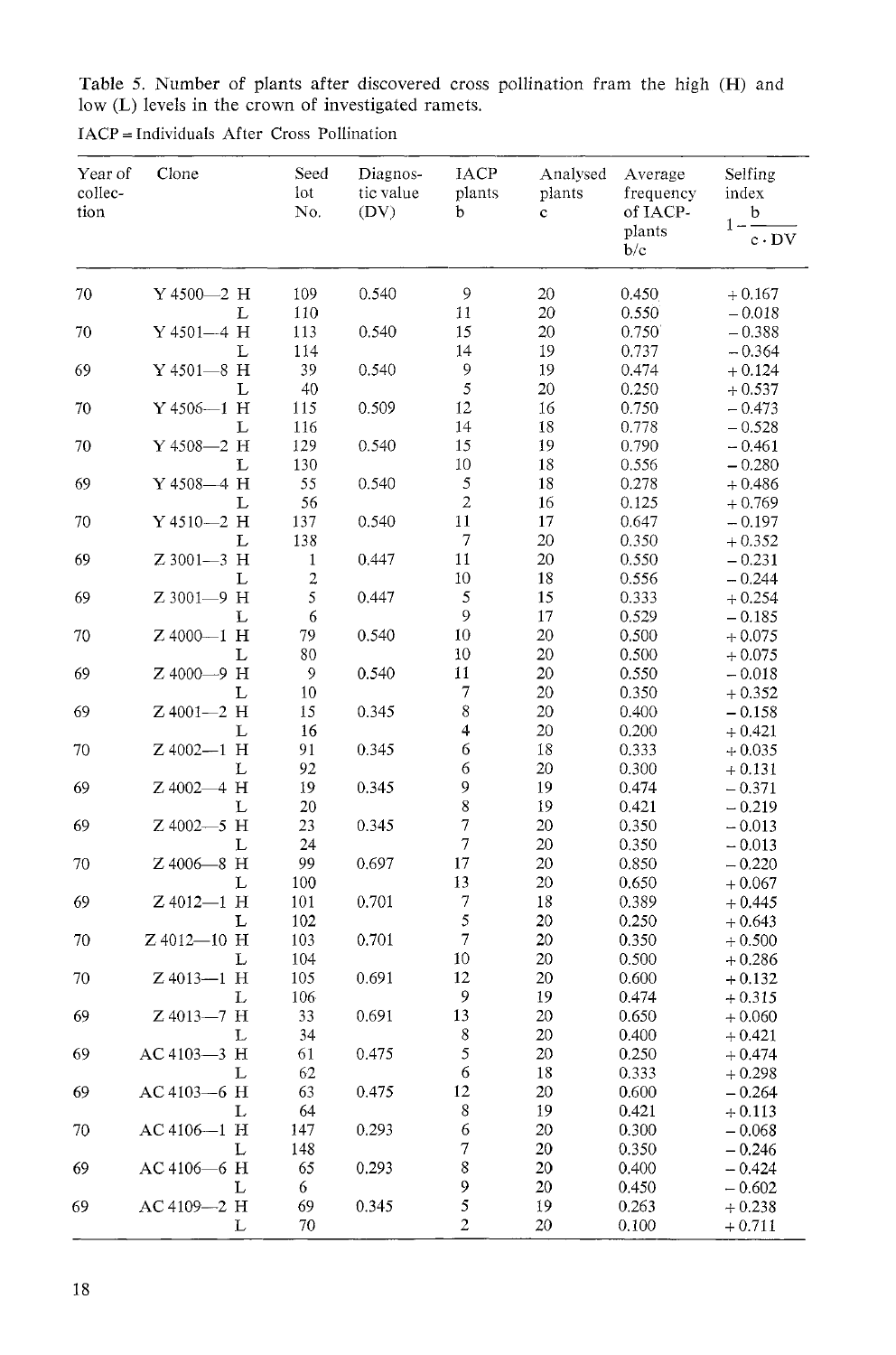| Selfing index $(I_{s})$ |                       |                                                                                   |                        |  |  |
|-------------------------|-----------------------|-----------------------------------------------------------------------------------|------------------------|--|--|
| Category                | Arithmetic<br>average | 95 per cent confidence<br>interval                                                | DV-weighted<br>average |  |  |
| H-cones<br>L-cones      | $-0.020$<br>0.122     | $-0.138 < I_s < 0.114$<br>$-0.032 < I_s < 0.275$<br>$0.020 < \text{diff} < 0.248$ | 0.013<br>0.158         |  |  |
| Difference L--H         | 0.134                 |                                                                                   | 0.145                  |  |  |

Table *6.* Selfing index (I,) for High- and Low-cones.

Table 7. Alleles and gene frequencies of fathers for crosses in the Skogsnäbben seed orchard.

| Locus     | Alleles and gene frequencies |                        |            |  |  |
|-----------|------------------------------|------------------------|------------|--|--|
| $LAP - A$ | A2<br>0.98                   | A3<br>0.02             |            |  |  |
| $LAP - B$ | B1<br>0.02                   | B <sub>2</sub><br>0.94 | B3<br>0.04 |  |  |
| $GOT-A$   | A <sub>2</sub><br>1.00       |                        |            |  |  |
| $GOT-B$   | B1<br>0.02                   | B <sub>2</sub><br>0.45 | B3<br>0.53 |  |  |

In order to screen the possibilities to detect illegitimate pollination, all the mother clones and all the fathers which took part in the crossing programme of that particular year were isozyme analysed. The gene frequencies for these fathers were compared with the genotypes of the six mother clones that had been selfed (Table 7 and 8). One family (H 55) was found to be suitable for further tests. As can be seen in Table 8, the mother of this family is homozygous GOT-B2/B2.

This allele is present at a frequency of

0.45. The probability of discovering an illegitimate pollination is  $1.00-0.45 = 0.55$ . The corresponding probability for the other selfed families varied between 0.00 and 0.06. A total probability of discovery of an illegitimate pollination may be calculated in the same way as the diagnostic value (DV), (see 3.2.2).

Five out of the six mother clones had a  $DV = 0.10$ , and one mother clone (H 55) had a  $DV = 0.59$ . From this latter mother clone 32 plants from selfing were isozyme analysed. Seven of these plants were classified as a result of illegitimate pollination. They had one band of the mother type and one band in a position which did not correspond to the type of the mother. The average height of these plants was 95.7 cm, ranging between 77 and 122 cm. For the 25 other plants the average height was 58.2 cm, ranging between 26 and 98 cm. A t-test between the average values resulted in  $t =$ 4.363\*\*\*. This result supports our classification of the seven plants as being a result of illegitimate pollination. With further polymorphic loci in needle analyses the possibility to distinguish contamination increases rapidly.

| Mother clone | Locus and alleles |         |         |         |      |  |  |
|--------------|-------------------|---------|---------|---------|------|--|--|
|              | $LAP - A$         | $LAP-B$ | $GOT-A$ | $GOT-B$ | DV   |  |  |
| G 51         | A2/A2             | B2/B2   | A2/A2   | B2/B3   | 0.10 |  |  |
| H 16         | A2/A2             | B2/B2   | A2/A2   | B2/B3   | 0.10 |  |  |
| H 55         | A2/A2             | B2/B2   | A2/A2   | B2/B2   | 0.59 |  |  |
| H 76         | A2/A2             | B2/B2   | A2/A2   | B2/B3   | 0.10 |  |  |
| H 98         | A2/A2             | B2/B2   | A2/A2   | B2/B3   | 0.10 |  |  |
| H 125        | A2/A2             | B2/B2   | A2/A2   | B2/B3   | 0.10 |  |  |

Table 8. Allele composition of selfed mother clones at Skogsnäbben.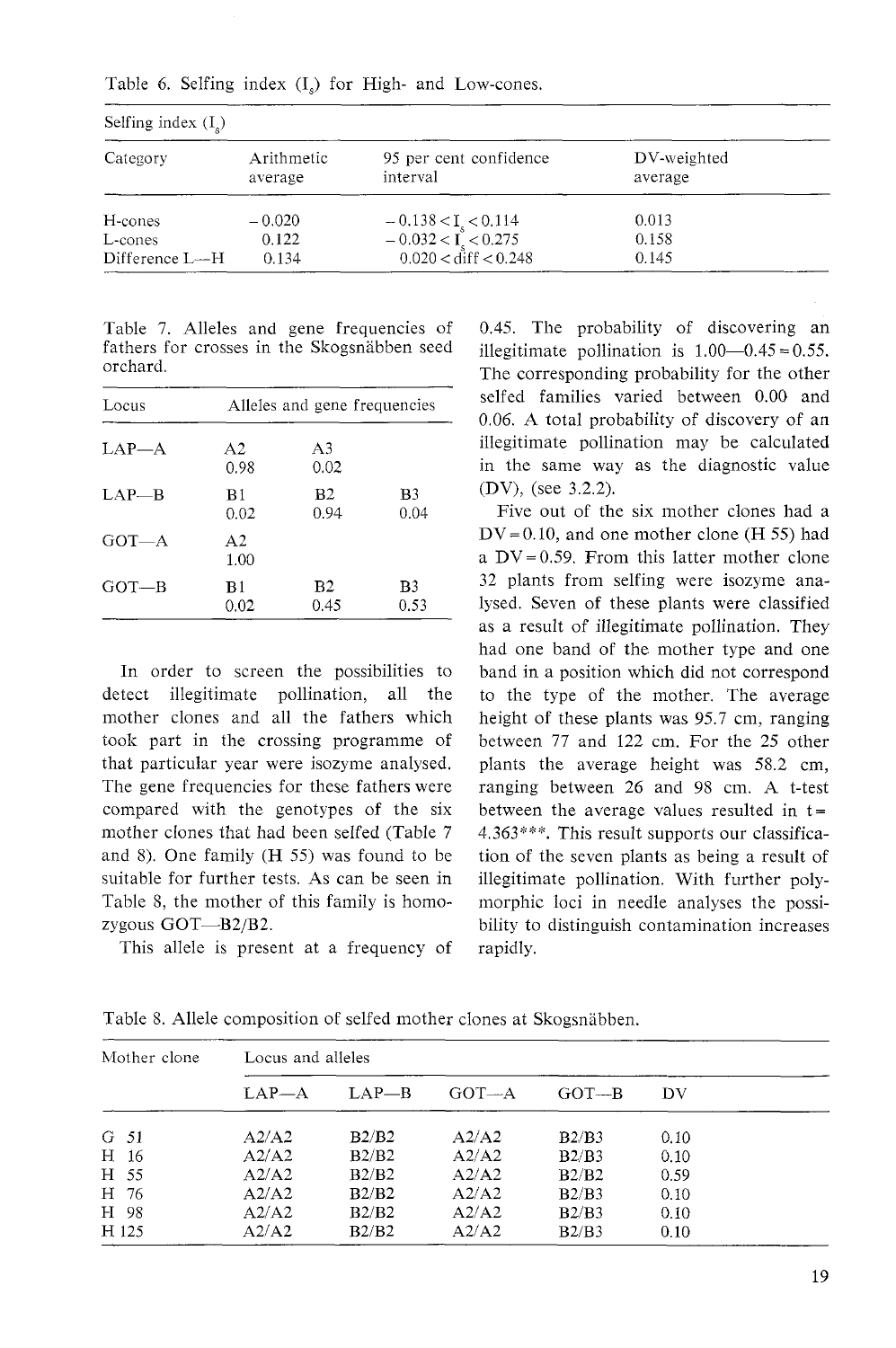# **5 Sammanfattning**

Användning av isozymmetodiken vid skogsgenetiska undersökningar i fröplantager diskuteras och belyses med några exempel.

Isozymerna är proteiner som direkt avspeglar genotypen. Mycket obetydliga genetiska skillnader (utbyte av enstaka aminosyror) kan upptäckas genom att proteinmolekylerna rör sig olika snabbt genom ett elektriskt falt.

Om flera polymorfa isozym-loci ar tillgängliga utgör den totala isozymprofilen underlag for identifiltation av kloner använda i ett förädlingsprogram.

Om en klon ar ensam om en viss isozymtyp (allel) i en plantage, kan denna klons faktiska bidrag till pollineringen i plantagen studeras.

Genom jamforelser mellan moderns och avkommans genotyper kan slutsatser dras rörande den effektiva faderpopulationens sammansattning. B1.a. diskuteras foljande typer av fragestallningar:

- eventuella avvikelser från slumpmässighet betraffande de olika klonernas genbidrag till avkomman

- graden av självbefruktning
- förekomsten av pollen från källor utanför plantagen
- frekvensen av hybridfrö i en provenienskorsningsplantage
- förekomsten av pollenkontaminering vid kontrollerade korsningar, sarskilt sjalvpollinering
- eventuella kopplingar mellan isozymtyp och praktiskt värdefulla karaktärer.

Praktiska applikationer av isozymtekniken har utförts vid tallfröplantagerna Nedansjö, Sollerön och Skogsnäbben. Resultaten kan sammanfattas enligt följande:

- Ingen indikation på avvikelser från slumpmässig parning föreligger.
- Självbefruktningsfrekvensen verkar röra sig om 2-5 procent.
- Kottar från nedre delen av kronan förefaller innehålla mer självpollineringsfrö.
- En stor andel av avkommor från kontrollerad sjalvbefruktning kan vara ett resultat av pollenkontaminering.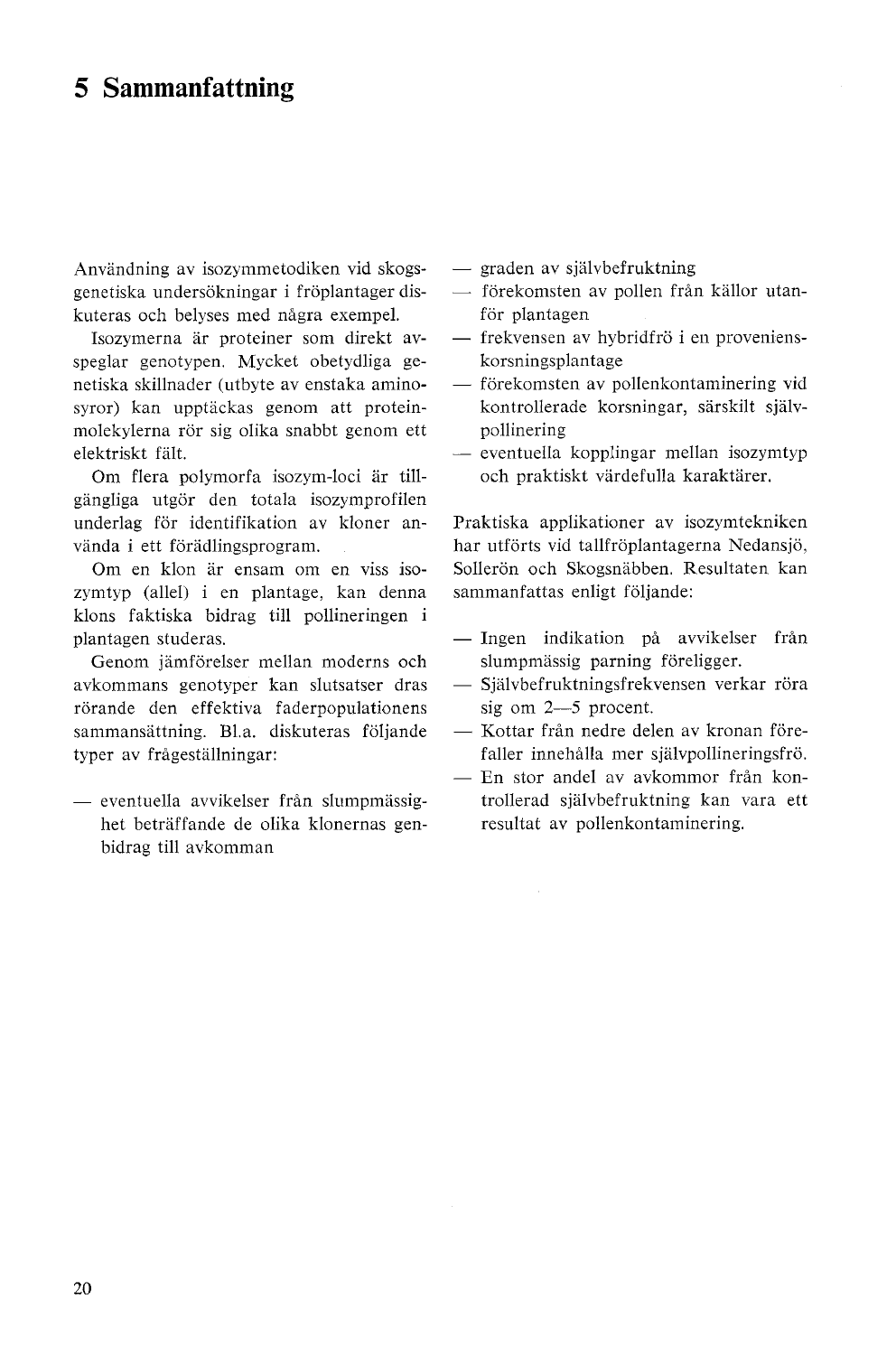# **6 Acknowledgements**

We would like to express our warm thanks to Professor M. Rasmuson, at the Section of Genetics, University of Umeå, for discussions on the suggested methods in relation to population genetical statistics. We are also grateful to Professor G. Eriksson at the College of Forestry, the Swedish University of Agricultural Sciences, Uppsala, and Dr. G. Hadders at the Institute of Forest Improvement, Uppsala, for supplying material for investigation and stimulating discussions on topics related to the above. We are also very grateful to Professor Helge Johnsson, Ekebo, for kindly supplying material from controlled crosses. Mrs. Eva Lindroth performed the laboratory work with great skill. The study has been supported by a grant from the Swedish Research Council for Forestry and Agriculture.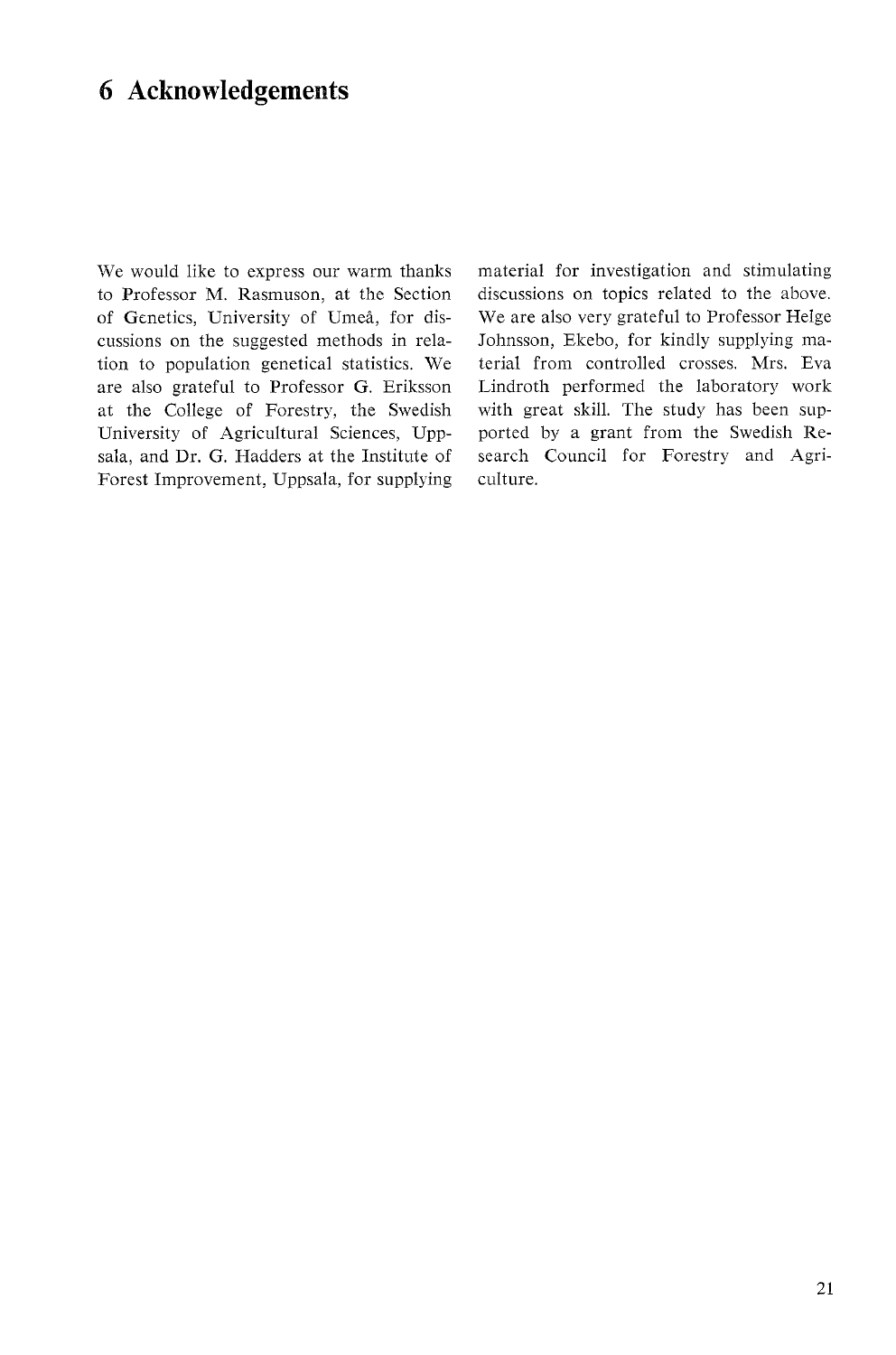# **References**

- **Andersson, E., Sansson, R. and Lindgren, D.**  1974. Some results from second generation crossings involving inbreeding in Norway 1974. Some results from second generation<br>crossings involving inbreeding in Norway<br>spruce (*Picea abies*). — Silvae Genet. 23:  $34 - 43$ .
- **Bartels, M.** 1971. Genetic Control of Multiple Esterases from Needles and Macrogametorels, **H.** 1971. Genetic Control of Multiple<br>Esterases from Needles and Macrogameto-<br>phytes of *Picea abies.* — Planta (Berl.) 99: 283-289.
- **Bergmann,** F. 1973. Genetische Untersuchungen bei *Picea abies* mit Hilfe der Isoenzym-Identifizierung. II Genetische Kontrolle von Esterase- und Leucinamino-peptidase Isoenzymen im haploiden Endosperm ruhenden Samen. - Theoret. Appl. Genet. 43: 222-225. Samen. — Theoret. Appl. Genet.  $43:222-225$ .<br>- 1974. The genetics of some isoenzyme sys-<br>- 1974. The genetics of some isoenzyme sys-
- 225.<br>1974. The genetics of some isoenzyme sys-<br>tems in Spruce endosperm. *(Picea abies).* —<br>Curvier (Yueselavia) (1,252, 260 Genetica (Yugoslavia) 6: 353-360. tems in Spruce endosperm. (*Picea abies*). —<br>Genetica (Yugoslavia) 6: 353—360.<br>- 1975. Herkunfts-Identifizierung von Forst-
- saatgut auf der Basis von Tsoenzym-Gen-1975. Herkunfts-Identifizierung von Forst-<br>saatgut auf der Basis von Isoenzym-Gen-<br>häufigkeiten. — Allg. Forst- u. Jagdz. 146:  $191 - 195.$
- **Brown, A. H. D., Matheson, A. C. and Eldrige, K. G.** 1975. Estimation of Mating System wm, **A. H. D.**, Matheson, **A. C.** and Eldrige,<br>**K. G.** 1975. Estimation of Mating System<br>of *Eucalyptus obliqua.* — L'Hérit. by using **K. G.** 1975. Estimation of Mating System<br>of *Eucalyptus obliqua*. — L'Hérit. by using<br>Allozyme Polymorphism. — Aust. J. Bot. 23: 931-949.
- **Clarkson, R. B., Huang, F. H., Cech, F. C. and Gihgerich, L. A.** 1974. Variability of Soluble Seed Proteins, peroxidase and Leucine aminopeptidase in populations of *Juglans nigra.*  Seed Proteins, peroxidase and Lonopeptidase in populations of  $Ju$ ,<br>
— Biochem. Syst. Ecol. 2: 59-66.
- **Clegg, M. T., Allard, R. W. and Kahler, A. k.**  1972. Is the Gene the Unit of Selection? Evidence from Two Experimental Plant 1972. Is the Gene the Unit of Selection?<br>Evidence from Two Experimental Plant<br>Populations. — Proc. Nat. Acad. Sci. USA 69: 2474-2478.
- Conkle, M. T. 1971. Inheritance of alcohol dehydrogenase and leucine aminopeptidase ikle, M. T. 1971. Inheritance of alcohol de-<br>hydrogenase and leucine aminopeptidase<br>isozymes in Knobcone pine. — Forest Sci. 17: 1970. isozymes in Knobcone pine. — Forest Sci.<br>17:1970.<br>**Faulkner, R.** 1975. Seed orchards — Forestry
- Commission Bulletin 54.
- **Feret, P. P.** 1971. Isozyme variation in *Picea*  **Commission Bulletin 54.**<br>**et, P. P.** 1971. Isozyme variation in *Picea*<br>*glauca* (Moench). Voss seedlings — Silvae Genet. 20: 46-50.
- **Feret, P. P. and Stairs, G. R.** 1971. Peroxidase Genet. 20: 46—50.<br>et, **P. P. and Stairs, G. R.** 1971. Peroxidase<br>inheritance in *Ulmus pumila.* — Forest Sci. 17: 472-475.
- **Franklin,** E. **C.** 1971. Estimates of frequency of natural selfing and on inbreeding coeffi-

cients in Loblolly pine. Silvae Genet. 20:  $262 - 265$ .

- Geldermann, H. 1975. Investigations on Inheritance of Quantitative Characters in Animals by Gene Markers. I Methods -Theoret. Appl. Genet. 46: 319-330.
- **Theoret.** Appl. Genet. 46: 319—330.<br> **Hadders, G.** 1972. Pollineringssituationen i tall-<br>
plantager. -- Föreningen Skogsträdföradling, Inst f skogsförbättring, Årsbok 1971:  $111 - 139.$
- **Haddess, 6. and Koski, V.** 1975. Probability of inbreeding in seed orchards. In Seed Qrchards, edited by R. Faulkner.  $-$  Forestry Commission Bulletin 54: 108-116.
- **Hamrick, J. L. and Allard, R. W. 1972. Micro**geographical variation in allozyme frequenmrick, **J. L. and Allard, R. W.** 1972. Micro-<br>geographical variation in allozyme frequen-<br>cies in *Avena barbata*. — Proc. Nat. Acad. Sci. USA, 69: 2100-2104.
- **Hare, R.** C. **anal Switaer, 6. L.** 1969. Tntrogression with Shortleaf pine may explain re, **R. C.** and Switzer, **G. L.** 1969. Introgression with Shortleaf pine may explain rust resistence in western Loblolly pine.  $-$ U.S. Forest Service. Note 50-88. 2 p.
- Kavacs, J. and Rone, N. 1975. Peroxidase isoenzymes in the populations of Norway vacs, J. and Rone, N. 1975. Peroxidase iso-<br>enzymes in the populations of Norway<br>spruce.  $\frac{1}{\sqrt{2}}$  Genetitiesltie issledovanija drevesich v latvijskoj SSR, Riga 1975. 58-62. Eng. summary.
- **Levins,** R. 1963. Theory of fitness in a heterogenous environment. 11. Developmental **ins, R.** 1963. Theory of fitness in a hetero-<br>genous environment. II. Developmental<br>flexibility and niche selection. -- Am. Natur. 97: 75-90.
- **Lindgren, K. and Lindgren, D.** 1976. Blomningen i en granfröplantage. — Forskningsrapport till Statens Råd för Skogs- och Jordbruksforskning.
- Jordbrukstorskning.<br> **Long, E. M.** 1972. Genetic polymorphism of<br>
isozymes in Loblolly pine seed. Thesis<br>
isozymes in Loblolly pine seed. Thesis for Ph. D. Texas A and M University 1972. 55 p.
- **krandkvist, K. and** Rudin, **D.** 1977. Genetic variation in 11 populations of *Picea abies*  in Sweden as determined by isozyme analysis.  $-$  Hereditas 85: 67 $-74$ .
- **Nicolic, D. 9. and Bergmann, F.** 1974. Genetic variation of Leucine aminopeptidase isoenzymes in seeds of *Pinus nigra Arn.* -Genetica (Yugoslavia) 6: 361-365.
- **Park,** Y. G. 1972. Gene flow in natural forest k, **Y. G.** 1972. Gene flow in natural forest<br>of *Cryptomeria japonica* by means of iso-<br>zyme polymorphisms. — Research report of Inst of forest genetics, S. Korea. No. 9: 77-85.